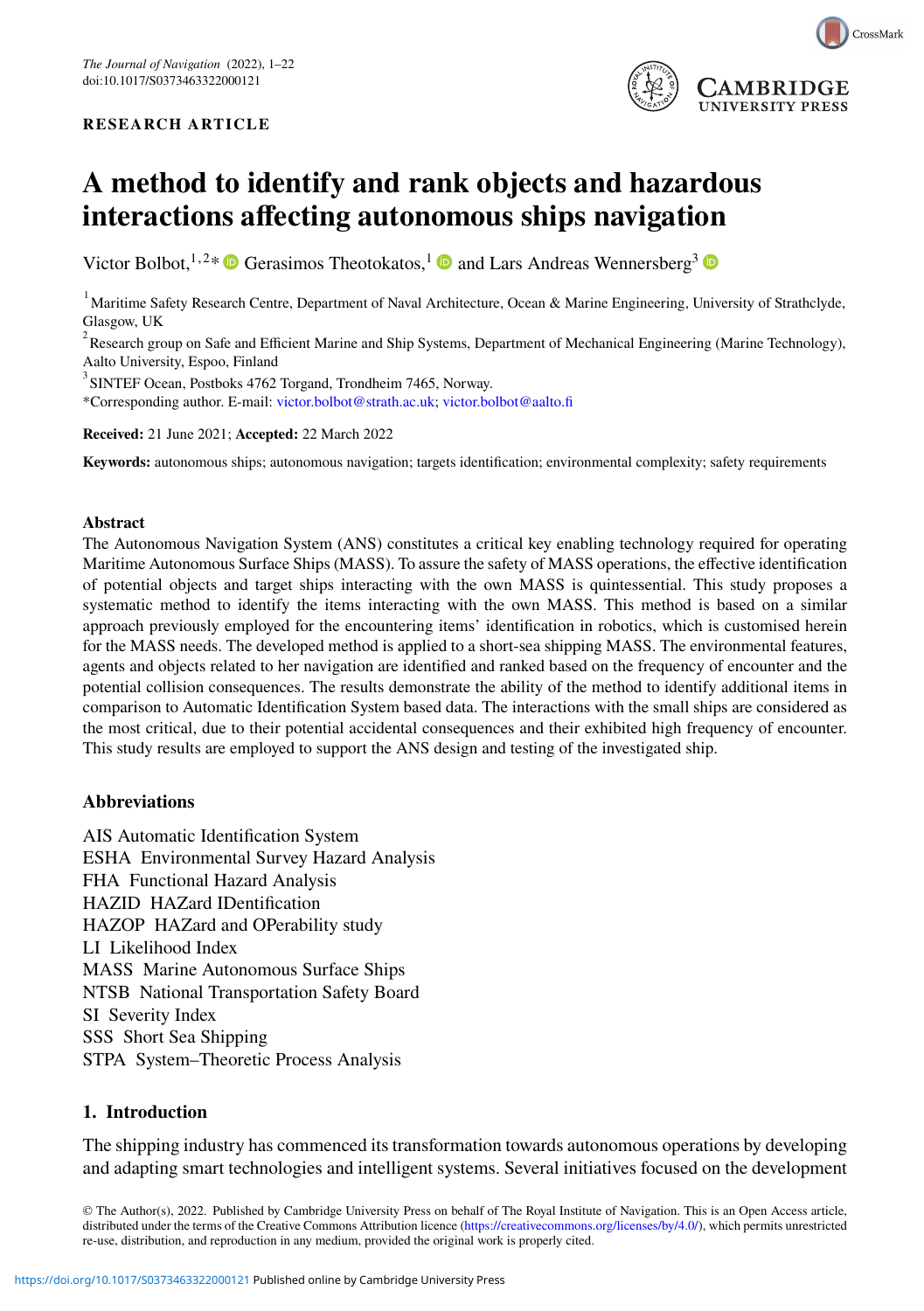of Maritime Autonomous Surface Ships (MASS), with major efforts pursued by industrial projects, such as Yara Birkeland (Yara, [2018\)](#page-21-0) and ASKO (Smartmaritime, [2020\)](#page-20-0), which have already launched commercial MASS. Additionally, various aspects of the MASS development have been addressed in recent research/innovation activities and projects, including MUNIN (MUNIN, [2016\)](#page-20-1), AAWA (AAWA, [2016\)](#page-18-0), SISU, SVAN (Daffey, [2018\)](#page-19-0), AUTOSHIP (Bolbot et al., [2020\)](#page-18-1) and others.

The Autonomous Navigation System (ANS) constitutes one of the key enabling technologies required to facilitate MASS operations. For MASS with high autonomy degree, the ANS is required to include the following functionalities: (a) identification of surrounding objects and weather conditions; (b) communication with other ships; (c) information provision to the Remote Control Centre for decisionmaking; (d) decision-making with respect to autonomous navigation; and (e) control of power demand requests from power and propulsion systems. The definitions are in line with functionalities for ANS provided in Chaal et al. [\(2020\)](#page-19-1), however, it is acknowledged that these definitions can be different as reported in other studies (Rødseth et al., [2015;](#page-20-2) Wróbel et al., [2018;](#page-21-1) Ventikos et al., [2020;](#page-20-3) Basnet et al., [2022\)](#page-18-2). In this study, the ANS is practically considered to be the electronic brain of the ship, which will replace the crew dealing with navigation. The functionalities (a)–(d) pertain to the ship's external interactions, whilst the functionalities (e) is associated with the ship's internal interactions.

Since the ANS is responsible for making decisions that directly impact the safety of the own ship and the target ships sailing in the same area, it should be considered as a safety-critical system, as also demonstrated by relevant risk assessments (Bolbot et al., [2021;](#page-18-3) Chang et al., [2021\)](#page-19-2). There exist several examples of accidents occurred in other industries that use autonomy and involve similar navigation functionalities (Mirror, [2015;](#page-19-3) NHK, [2019;](#page-20-4) TechCrunch, [2019;](#page-20-5) NYTimes, [2021\)](#page-20-6). The ANS design for technologically advanced systems is associated with a number of challenges, as reported in the literature (Guiochet et al., [2017;](#page-19-4) National Transportation Safety Board (NTSB), [2017\)](#page-20-7). One of these challenges is pertinent to ensuring adequate situational coverage of the potential conditions that are likely to be encountered by the own ship, which is associated with the prevailing environmental complexity (Alexander et al., [2015\)](#page-18-4). The term 'environmental complexity' refers to all those objects, target ships and potential interactions outside the ship, which the MASSs must deal with during their operation. In crewed ships, these interactions are addressed by employing effective seamanship practices (Zhou et al., [2020\)](#page-21-2). For assuring the safety of the MASS operations, the surrounding obstacles and target ships must be systematically identified, so that in majority of operating and prevailing environmental conditions, the own MASS is capable of effectively detecting these surrounding objects and perform safe interactions (SASWG, [2020\)](#page-20-8). This will result in fewer unknowns according to definitions reported in (Luft and Ingham, [1961\)](#page-19-5), therefore reducing the potential for negative surprises (Kaplan and Garrick, [1981\)](#page-19-6).

The preceding challenge can be tackled through systematic identification and analysis of the potential collision and interaction scenarios, proper understanding of the ANS interactions with the other ship systems (Abaei et al., [2021\)](#page-18-5), as well as by developing effective testing and verification techniques (Pedersen et al., [2020;](#page-20-9) Torben et al., [2022\)](#page-20-10) which would allow for providing sufficient confidence in the effectiveness of the ANS functionalities under varying conditions. Hence, for the safety assurance of the MASS operations, an adequate number of scenarios, including the critical ones, must be first identified and subsequently tested in both virtual and real environments. As the number of the potential scenarios is expected to be enormous, a formal method is required to limit the number of these scenarios to the extent possible and to conclude on the ones that eventually must be tested (either in virtual or in real environments) (Pedersen et al., [2020;](#page-20-9) Torben et al., [2022\)](#page-20-10).

The navigation of ocean-going and short-sea ships is primarily regulated by the International Regulations for Preventing Collisions at Sea (COLREGS) (COLREGS, [1972\)](#page-19-7). However, the COLREGS requirements have been developed to address crewed vessels operations (Woerner et al., [2019;](#page-20-11) Du et al., [2020;](#page-19-8) Lee et al., [2021\)](#page-19-9), whereas operations with autonomous ships are not covered (COLREGS, [1972\)](#page-19-7). As the COLREGS do not include numerical criteria for crew actions (Woerner et al., [2019;](#page-20-11) Abebe et al., [2021;](#page-18-6) Ni et al., [2021\)](#page-20-12), their implementation relies on effective crew judgement (Du et al., [2020;](#page-19-8) Huang et al., [2020\)](#page-19-10). Hence, the COLREGS cannot be employed to develop a comprehensive set of testing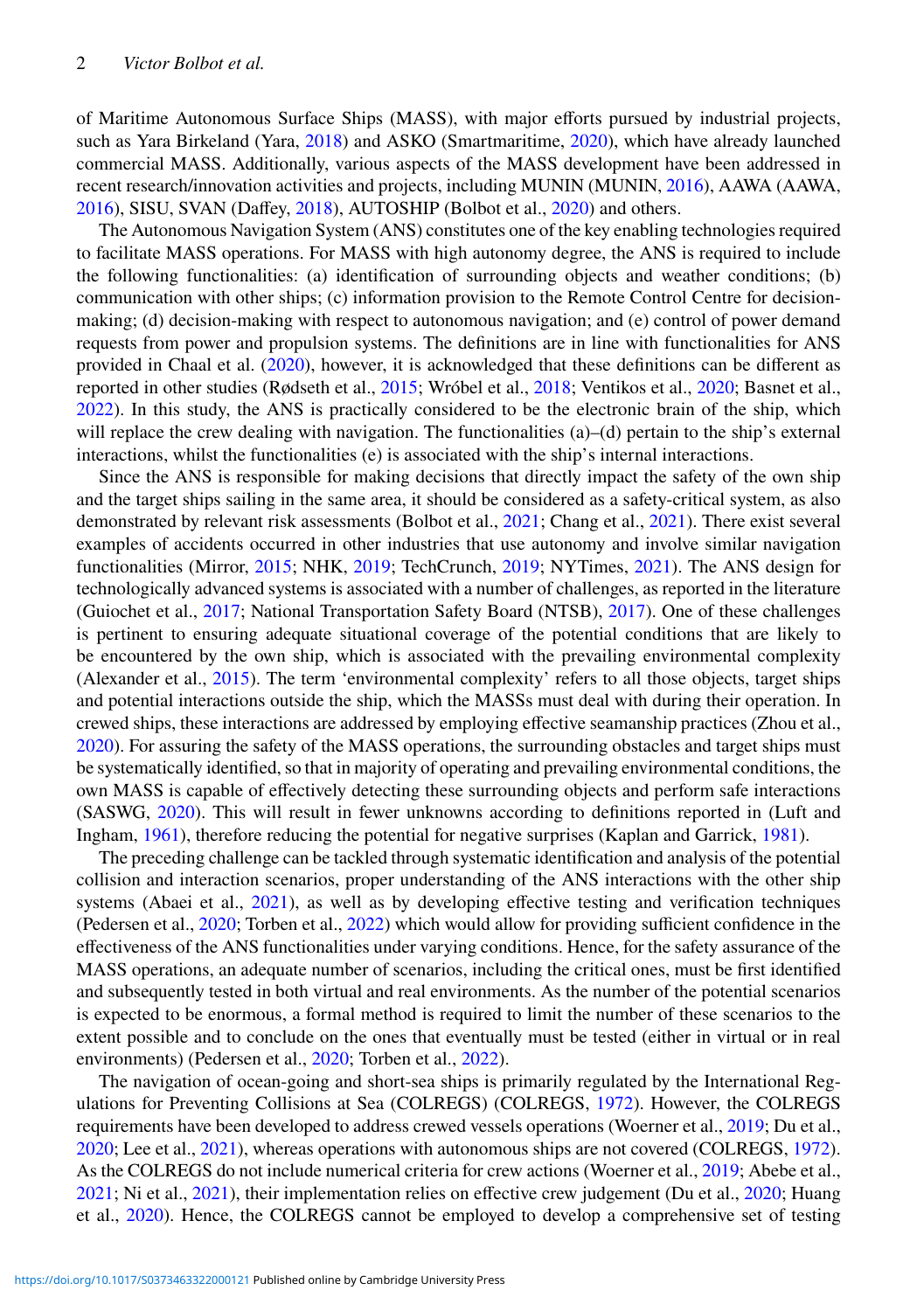scenarios and requirements in encountering cases between the own MASS and surrounding objects (target ships and obstacles) (Woerner et al., [2019;](#page-20-11) Torben et al., [2022\)](#page-20-10).

The Automatic Identification System (AIS) provides data received from ship traffic systems on the ship's position, velocity and course direction. The AIS data can be employed for enhancing the ship's situational awareness during ship operation. Such data can also constitute a valuable source for identifying collision situations and was widely used for the analysis of traffic conditions as well as the identification of the most likely collision situations, as reported in pertinent studies (Mou et al., [2010;](#page-20-13) Goerlandt et al., [2017;](#page-19-11) Zhang et al., [2019;](#page-21-3) Gao and Shi, [2020;](#page-19-12) Kulkarni et al., [2020;](#page-19-13) Jinyu et al., [2021;](#page-19-14) Rawson and Brito, [2021\)](#page-20-14). However, the use of AIS data for MASS encountering scenarios identification is questionable, as ships with their AIS transponder switched off, small recreational ships (for which AIS is not required), as well as objects other than ships and buoys are not included in this data set (IMO, [2015\)](#page-19-15). Therefore, the sole use of the AIS data during the design phase of MASS will inevitably lead to several objects and interactions not being identified or considered.

This issue can be addressed by including continuous supervision of the own MASS from the remote operator (located in the remote control centre)(Rødseth et al., [2015\)](#page-20-2) or allowing the MASS operations in strictly confined environments by limiting their operational envelope (Fjørtoft and Rødseth, [2020\)](#page-19-16). This would inevitably lead to delays in launching MASS with a higher degree of autonomy, and would result in higher operational costs or significant operational limitations. This knowledge gap can be addressed by using the existing expertise of the ship crew for the operational environment and procedures in the design process.

To this end, a number of structured methods could be of help, including hazard identification methods such as HAZard IDentification (HAZID) (ISO, [2009b\)](#page-19-17), HAzard and Operability (HAZOP) (ISO, [2009b\)](#page-19-17), Functional Hazard Analysis (FHA) (SAE, [1996\)](#page-20-15) and methods employing fuzzy ranking (Karahalios, [2020\)](#page-19-18). These methods are well established and have for decades been used for the safety analysis of systems and operations in various industries (Thomas, [2013\)](#page-20-16). Some of these methods were employed for the safety analysis of autonomous systems (Guiochet et al., [2017\)](#page-19-4). However, these methods have been developed for systems with low or no autonomy degree, so they fundamentally may not be adequate to support the hazard identification process relevant to the autonomous systems.

Other advanced and well-established methods, such as the System–Theoretic Process Analysis (STPA) (Leveson and Thomas, [2018\)](#page-19-19), have been employed in a number of hazard analysis studies for MASS (Wróbel et al., [2018;](#page-21-1) Valdez Banda et al., [2019;](#page-20-17) Utne et al., [2020;](#page-20-18) Ventikos et al., [2020;](#page-20-3) Yang et al., [2020\)](#page-21-4). However, the environmental complexity poses a challenge that has not been fully addressed by STPA, as it focuses primarily on the system control functions and sociotechnical systems (Bolbot et al., [2019\)](#page-18-7). Other methods addressing these problems have been proposed, such as Environmental Survey Hazard Analysis (ESHA) based on HAZID (Dogramadzi et al., [2014;](#page-19-20) Harper and Caleb-Solly, [2021\)](#page-19-21), and combination of HAZOP with unified modelling diagrams (Guiochet, [2016\)](#page-19-22). These methods address the issue of environmental complexity in more detail. However, these methods have not been properly marinised, as their initial area of application was the robotics; therefore, the characteristics related to the ship navigation are not considered.

Therefore, this study aims to develop a novel method to address the challenge of the environmental complexity and support the identification of potential hazardous interactions in MASS operations with the external environment. The applicability of the proposed approach is demonstrated by considering a Short-Sea Shipping (SSS) autonomous ship considering fully unmanned and remote operation within the Norwegian coastal area. In this respect, this study contributes to the identification of interacting elements with MASS, which is one of the objectives for autonomous systems safety assurance ((SASWG), [2020\)](#page-20-8).

The novelty of this research stems from the marinisation and adaptation of ESHA method for the needs of MASS. The developed method is called ESHA–Mar (Mar denoting Maritime) and is distinguished from the ESHA through the inclusion of the following amendments: (a) a series of specific questions using input from ship operators and original equipment manufacturers are developed, which facilitate the identification of various types of subsurface, surface and aerial items/objects affecting the ANS performance; (b) the identification of potential consequences is based on the potential consequences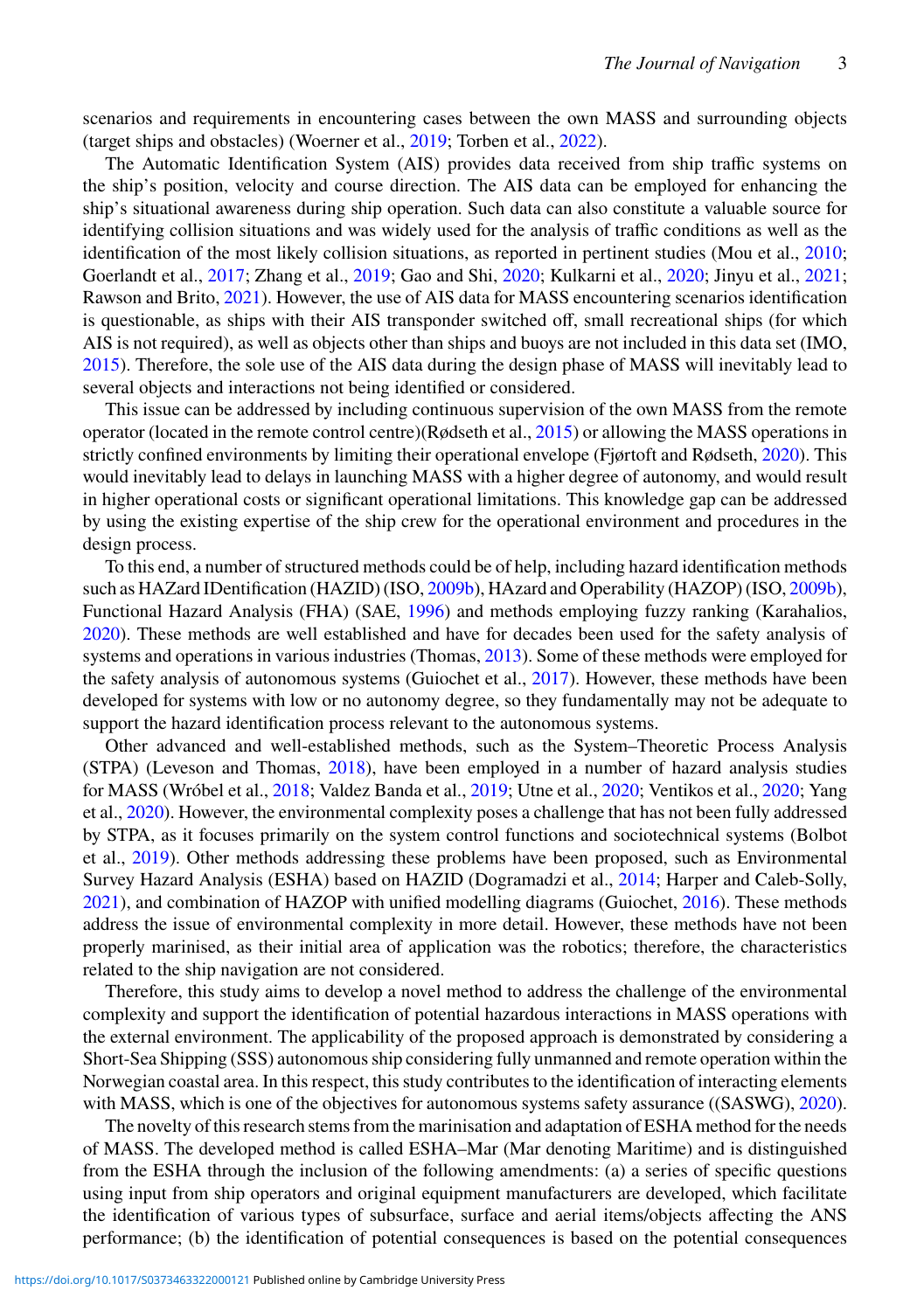

<span id="page-3-1"></span>*Figure 1. ESHA–Mar method overview.*

types; and (c) the method is accompanied by suitable likelihood and severity index tables to support the systematic criticality ranking for the identified items.

The remaining of this study is structured as follows. Section [2](#page-3-0) presents the developed method steps as well as their rationale. Section [3](#page-10-0) provides the characteristics of the investigated ship. Section [4](#page-10-1) elaborates the derived results and discusses the advantages and drawbacks of the proposed method. Lastly, Section [5](#page-18-8) summarises the main conclusions and findings of this study.

# <span id="page-3-0"></span>**2. Methodology**

# *2.1. ESHA–Mar method overview*

The ESHA–Mar method overview is provided in [Figure 1.](#page-3-1) Step 1 includes the determination of the overall context and the study boundaries. Step 2 focuses on the systematic identification of the items (objects, agents, environmental features) outside the ship that interact with the own MASS. Step 3 addresses the identification of the hazardous interactions between the own MASS and the surrounding items with the support of guidewords. Step 4 identifies the severity of the identified scenarios. In Step 5, the identified scenarios are ranked using the information from previous steps. Step 6 provides recommendations for the improvement of the ANS. Lastly, the results of each step are used to populate a table with items, their interactions rankings and recommended protective barriers. These steps are elaborated in more detail in the next sections.

# *2.2. Step 1 – Defining the context*

The MASS and its ANS operate in a specific area and, therefore, their operation is affected by the prevailing environmental conditions, such as, weather, current, waves, day light duration, and terrain characteristics (COLREGS, [1972\)](#page-19-7). The autonomous navigation is constantly interacting with other ships and the existing infrastructure in the area (Rødseth et al., [2020\)](#page-20-19). The ANS performance is not isolated from the influence from marine mammals and other humans that may be present in the area. The ANS operation is critical when the ship departs, sails or approaches a location, whilst it is not important when the ship is at berth or anchorage. Still, the autonomous navigation functionality is influenced by the tasks implemented by other actors in ports, e.g. maintenance of ANS (Pedersen, [2010\)](#page-20-20). [Figure 2](#page-4-0) graphically depicts the involved interactions with the MASS.

In this respect, the first step of the proposed method is to define the relevant context and boundaries of the analysis. The investigated ship main particulars and the operational area, as well as the intended level of autonomy, are determined. This is required to define the boundaries of the ESHA–Mar analysis as well as the availability of potential safety barriers.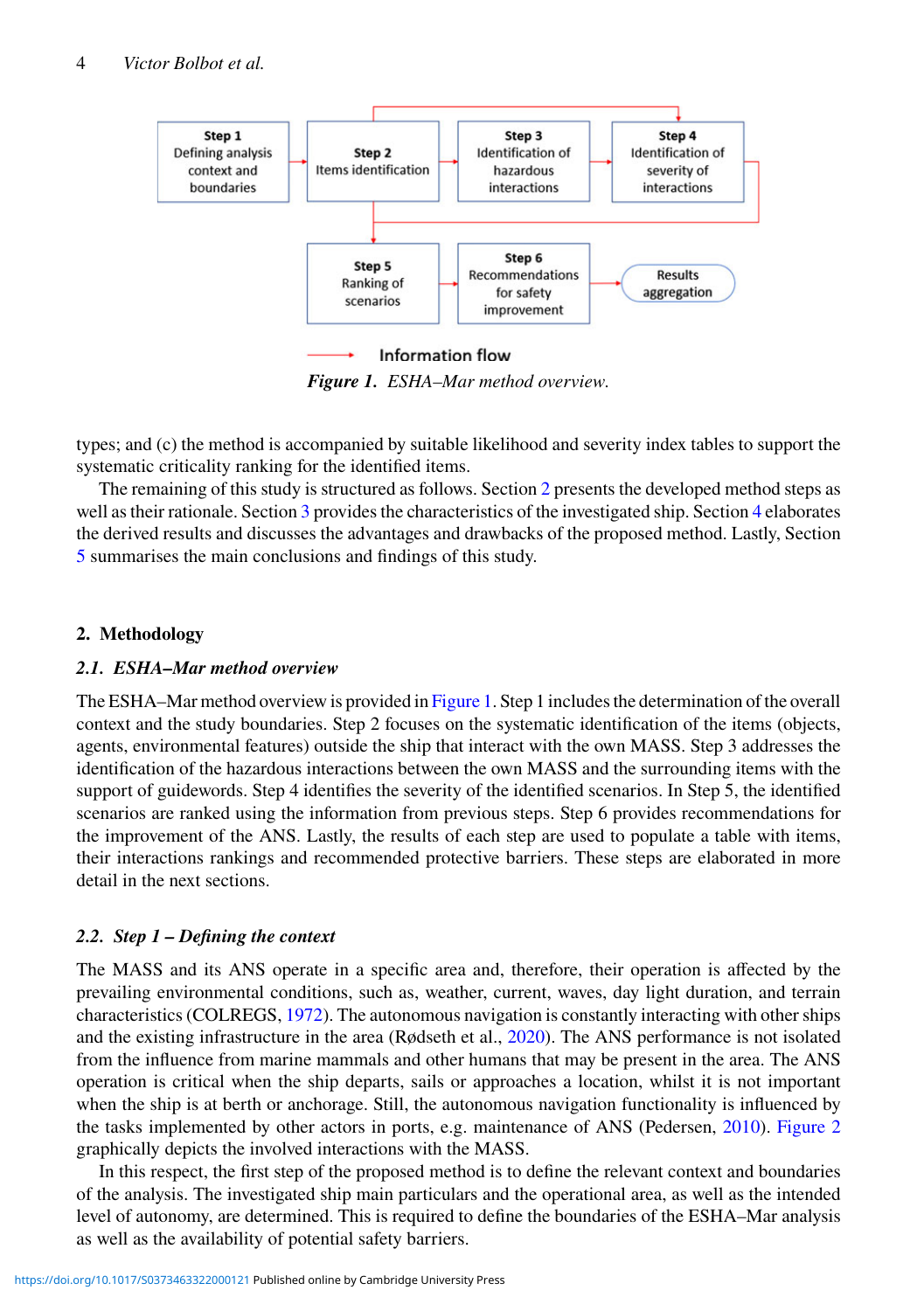

<span id="page-4-0"></span>*Figure 2. Elements of operational context for ANS.*

# *2.3. Step 2 – Item identification*

The external items affecting the performance of the ANS can be grouped in the following types (Dogramadzi et al., [2014\)](#page-19-20): (a) environmental features, which constitute a permanent characteristic of the operating area; (b) objects which can exist in the operating area, and; (c) agents, which are objects, but ones that can move in a purposeful way. The environmental features can be broken down into terrain surfaces for the shore, water surface characteristics, (e.g. width of the fjord or canal and the belowwater-surface conditions using the spatial criteria) as well as ambient conditions (e.g. prevailing weather conditions) and connectivity characteristics, which are considered independent properties describing the area. The objects could be classified based on their location as land, surface, subsurface or aerial. The agents could be split into marine mammal, humans and ships, based on their intelligence level. The humans can be further classified based on their location as being on shore, on ship, or in the water (e.g. swimmers). Similar classification applies for marine mammals and animals. The classification of items is provided in [Table 1.](#page-5-0) This subclassification is required to address the items encountered in the maritime domain, and, thus, its inclusion in the developed methods render the latter differentiating from ESHA.

Once the different objects classification has been implemented, questions words, such as, What? How? When? Why? Who? Where? are used to develop more specific questions which would allow identification of items and their specific details based on the provided classification. Whilst these question words have been in use since antiquity (proposed by Aristotle) and are considered essential for information gathering, such as journalism (Sloan, [2010\)](#page-20-21), the use of these question words in the specific context has not been reported in the literature. The developed questions are identified in cooperation with collaborating ship operators and are answered by the ship operator(s), and the obtained responses constitute the basis for the realisation of the next steps of ESHA–Mar.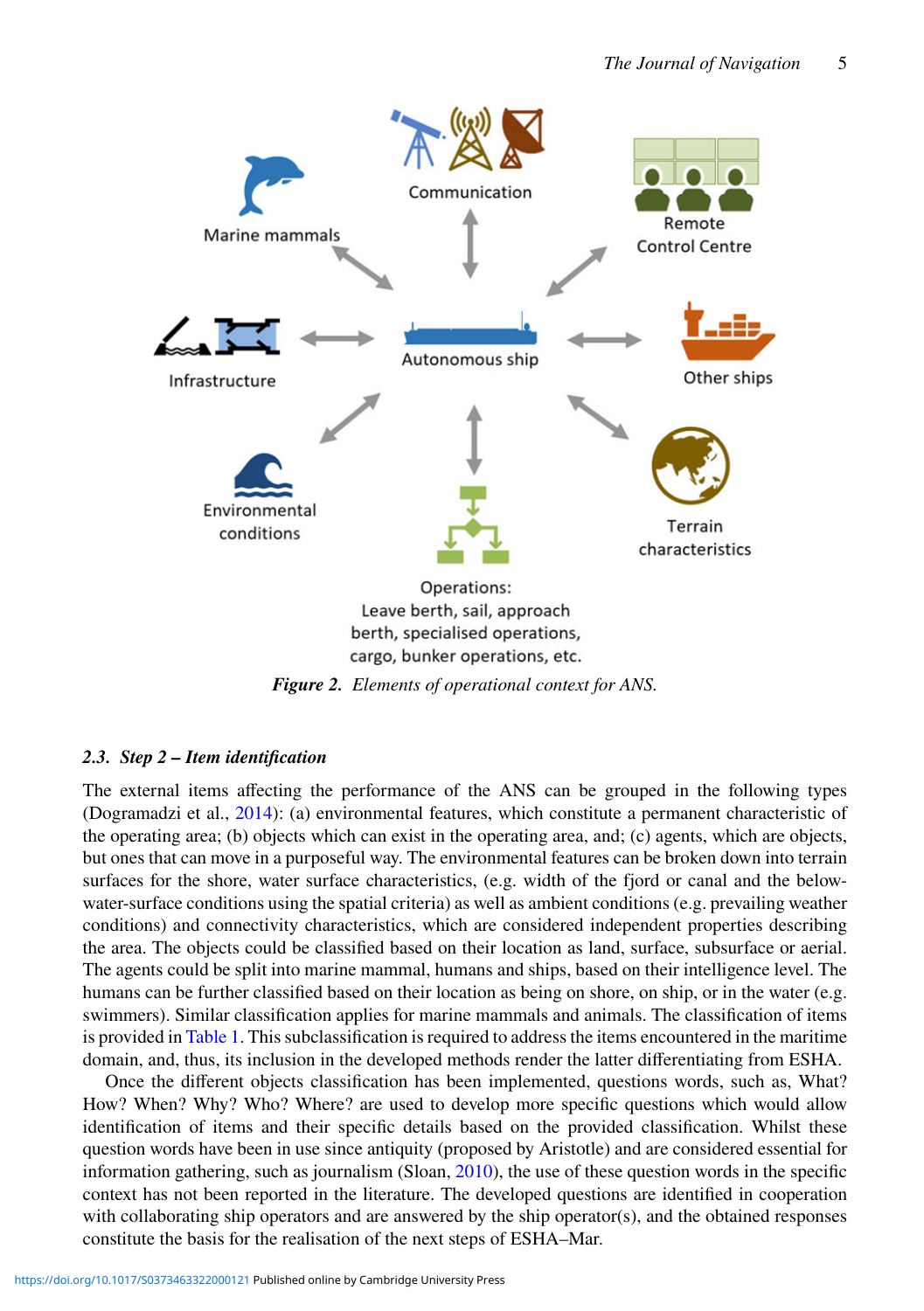| Items category<br>Items subcategory |                                                                                                                                                                                                                                                                                                                                                                                                                                                                                                                                                                                                                                                                                                             |  |  |
|-------------------------------------|-------------------------------------------------------------------------------------------------------------------------------------------------------------------------------------------------------------------------------------------------------------------------------------------------------------------------------------------------------------------------------------------------------------------------------------------------------------------------------------------------------------------------------------------------------------------------------------------------------------------------------------------------------------------------------------------------------------|--|--|
| Environmental<br>feature            | - Terrain surfaces (shore characteristics)<br>- What kind of terrain and buildings are available in the operating area?<br>- Sea surface characteristics<br>- What is the width/length/size of the maneuverable area?<br>- Seabed characteristics (below sea surface)<br>- What is the water depth in each operating area?<br>- Ambient conditions over the year<br>- What are the prevailing environmental (ambient/weather/current)<br>conditions in the operating area?<br>- How often are adverse weather conditions observed?<br>- Connectivity characteristics<br>- What are the connectivity characteristics in the operating area?                                                                  |  |  |
| Objects                             | On the water surface<br>Beneath surface<br>Above surface<br>On shore<br>What kind of stable/moving objects can be met in each area and<br>operating phase?                                                                                                                                                                                                                                                                                                                                                                                                                                                                                                                                                  |  |  |
| Agents                              | - Ships<br>What types of ships?<br>How frequently are types of ships encountered?<br>What communication equipment is installed on each ship?<br>What is the crew size/passenger number?<br>Where are the ships encountered?<br>What is the maximum/typical speed of these ships?<br>What specific types of operations can be implemented by these ships?<br>What visual/audio signals do these ships receive/transmit?<br>- Humans<br>In water<br>On ship<br>On the shore<br>What kind of people can be met in each location?<br>$-$ Animals<br>In water<br>On ship<br>On shore<br>In the air<br>Which marine mammals can be met and what is their size?<br>What kind of signals these marine mammals emit? |  |  |

<span id="page-5-0"></span>*Table 1. Classification of items and generated questions.*

### *2.4. Step 3 – Identifying hazardous interactions with items*

Once the items with their basic characteristics have been specified, the next step is the identification of the hazardous interactions between the own MASS and the ship. This is implemented by considering the interactions between the ship and the items and specifying the potential failures in interactions. The interactions with other ships are identified using information from COLREGs on potential encountering situations and specific words, such as, overtaking, following, crossing, communication exchange via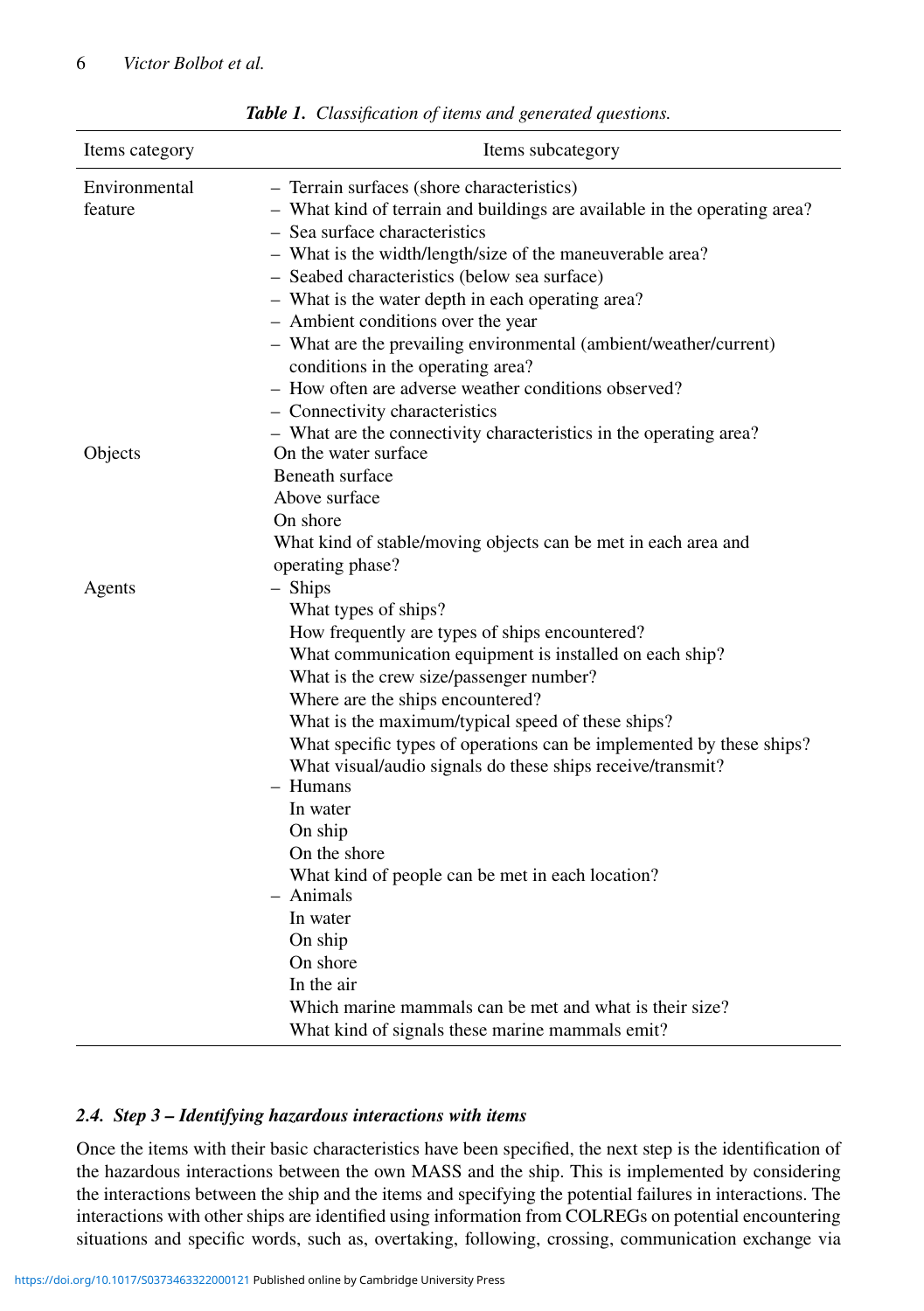|             |            |              |                                     | Ranking          |                    |
|-------------|------------|--------------|-------------------------------------|------------------|--------------------|
| Per<br>year | Per<br>day | Per<br>month | Linguistic<br>expression            | Characterisation | Numerical<br>value |
| 10,000      | $27-4$     | 833          | Tens per day of operation           | Very High (VH)   | 5                  |
| 1000        | 2.7        | 83.3         | Once-twice per day of operation     | High(H)          | 4                  |
| 100         | 0.3        | 8.3          | Once per several days of operation  | Moderate (M)     | 3                  |
| 10          | 0.03       | 0.83         | Once in a month of operation        | Low $(L)$        | 2                  |
|             | 0.003      | 0.083        | Once in a year of operation or less | Very Low (VL)    |                    |

<span id="page-6-0"></span>*Table 2. Likelihood index (LI) for encounter.*

audio/visual means, approaching, etc. For the other items, expert knowledge along with the words, such as affect, influence, impact, avoid and recognise, are used. For identifying the hazardous interactions, guide words from FHA (Scharl et al., [2014\)](#page-20-22), HAZOP (ISO, [2009a\)](#page-19-23) and STPA (Leveson and Thomas, [2018\)](#page-19-19) are employed, such as provided, not provided, provided too early/late, too much, too little and too early. In this step, the developed method does not significantly differentiate from ESHA method.

### *2.5. Step 4 – Identifying potential consequences*

The consequences are identified using the information retrieved from the previous steps based on the item properties (e.g., crew/passenger number, speed, size, location) and hazardous interactions. The consequences are specified in terms of influence of the items on the ship and the associated financial, safety, environmental or reputational impacts, in a similar fashion with the ones considered in Bolbot et al. [\(2021\)](#page-18-3). This allows for consideration of a wider spectrum of potential risks, compared to the case where only safety risks are investigated.

# *2.6. Step 5 – Ranking*

The ranking of the hazardous interactions is implemented using the following strategy. The likelihood of encounter index (LI) is specified for each identified item based on [Table 2.](#page-6-0) The likelihood ranking is supported by the first step output, through information provided by the ship operator. The severity index (SI) is assigned to an item based on the severity of consequences (financial, safety, environmental, reputational) retrieved from the previous step. The sum of the likelihood of encounter (LI) and severity index (SI) is used to compare the criticality of the potential ship encounters with different items.

This sum is not equivalent to risk index used in Formal Safety Assessment studies (IMO, [2018a\)](#page-19-24), as instead of the frequency of occurrence, the frequency of encounter is used herein; this study purpose is not to determine the safety level, but rather to identify which of the items are more critical for the ANS design. In this way, the ESHA–Mar method allows for the identification of items that are encountered more frequently and must be carefully considered during the ANS design.

The ranking is implemented based on the scales provided in [Tables 2](#page-6-0) and [3.](#page-7-0) The indices tables correspond to logarithmic values of risk metrics, which is a useful property, as demonstrated by previous studies (Levine, [2012;](#page-19-25) Duijm, [2015\)](#page-19-26). The criticality of each item is determined in relation to the criticality of other items. When ranking scenarios with multiple consequences (reputational, environmental, etc.), the worst-case consequence (with the highest severity) is used. The incorporation of the criticality ranking is also a novel contribution of this study compared to ESHA.

The likelihood index table [\(Table 2\)](#page-6-0) was developed based on the potential frequency of encounter situations. The range of potential frequencies was determined based on the discussions with the ship operators and subsequently adjusted in logarithmic scales. The severity index table [\(Table 3\)](#page-7-0) was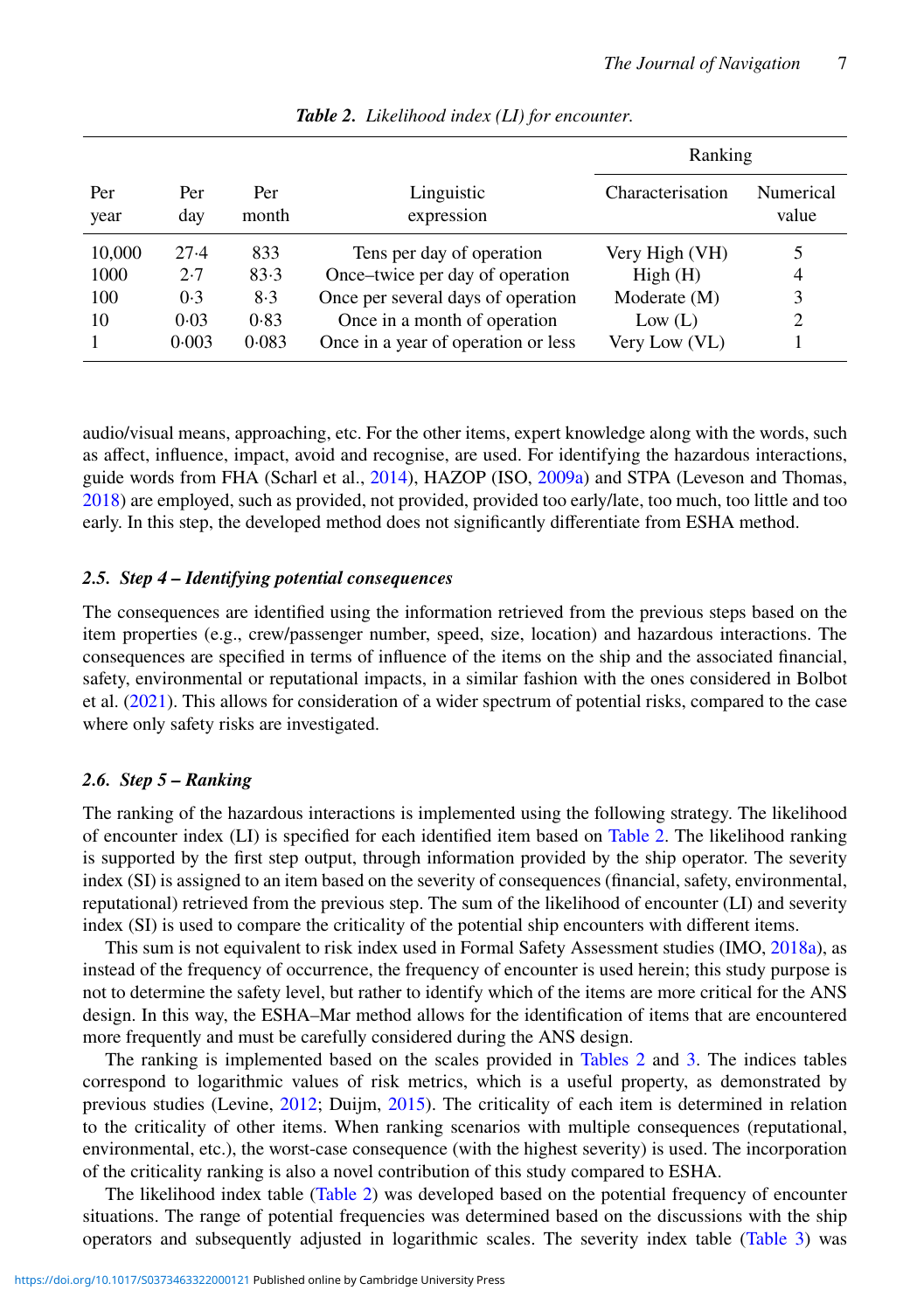|                                                             | Ranking          |                 |  |  |
|-------------------------------------------------------------|------------------|-----------------|--|--|
| Linguistic expression                                       | Characterisation | Numerical value |  |  |
| Tens of deaths, or                                          | Very High (VH)   | 5               |  |  |
| Damages in the region of \$80M, or                          |                  |                 |  |  |
| Extensive negative coverage in international media leading  |                  |                 |  |  |
| to changes in international regulations, or                 |                  |                 |  |  |
| Long-term environmental consequences;                       |                  |                 |  |  |
| One death or several serious injuries, or                   | High(H)          | 4               |  |  |
| Damages in the region of \$8M, or                           |                  |                 |  |  |
| Extensive coverage in the national media leading to changes |                  |                 |  |  |
| in local regulations, or                                    |                  |                 |  |  |
| Severe impact on environment;                               |                  |                 |  |  |
| Serious injuries, or                                        | Moderate (M)     | 3               |  |  |
| Damages in the region of \$800 k, or                        |                  |                 |  |  |
| Slight media attention considerable region attention, or    |                  |                 |  |  |
| Significant impact on the environment;                      |                  |                 |  |  |
| One or more require first aid, or                           | Low (L)          | $\overline{2}$  |  |  |
| Damages in the region of $$80k$ , or                        |                  |                 |  |  |
| Limited impact/limited media concern, or                    |                  |                 |  |  |
| Limited impact on the environment;                          |                  |                 |  |  |
| One minor injury, or                                        | Very Low (VL)    | 1               |  |  |
| Damages in the region of $$8k$ , or                         |                  |                 |  |  |
| Local public awareness, or                                  |                  |                 |  |  |
| Minor environmental impact                                  |                  |                 |  |  |

<span id="page-7-0"></span>

|  |  |  |  |  |  | Table 3. Severity index (SI) for severity of consequences. |
|--|--|--|--|--|--|------------------------------------------------------------|
|--|--|--|--|--|--|------------------------------------------------------------|

determined considering the IMO risk severity index provided in the Formal Safety Assessment guidance (IMO, [2018a\)](#page-19-24), and is based on the provided scale for safety consequences (IMO, [2018a\)](#page-19-24). The cost of averting the fatality was set at \$3M corresponding to 1999 (IMO, [2018a\)](#page-19-24). By using a 5% inflation rate, according to the FSA guidance (IMO, [2018a\)](#page-19-24), a single fatality becomes equivalent approximately to \$8M in 2021. The correlation between other types of consequences and safety risks was derived by comparing the table in FSA [\(2018a\)](#page-19-24) with pertinent tables provided by BV (Bureau Veritas, [2019\)](#page-19-27), DNV GL RP A-203 guidelines (Ahluwaja, [2018\)](#page-18-9) and the EMSA report (EMSA, [2020\)](#page-19-28).

# *2.7. Step 6 – Protective barriers recommendations*

During this step, measures that reduce the likelihood and the severity of potential hazardous interactions are determined. As described in (ISO/IEC, [2016\)](#page-19-29), the risk can be reduced by: (a) avoiding risk, e.g. changing the operational area; (b) removing the risk source, e.g. reducing the operation when other ships are present; (c) influencing the likelihood, e.g. adding control barriers; (d) mitigating the consequences, e.g. enhancing the response; (e) sharing risk through insurance; and (f) more effectively detecting of the hazardous interactions. Environmental factors which cannot be controlled but positively influence the operating conditions resulting in risk reduction are also mentioned with the same material.

# *2.8. Results aggregation*

Once Steps 1–6 have been completed, the generated results are aggregated, as presented in [Table 4.](#page-8-0) In specific, the first five columns represent the results generated during the second step (the identified items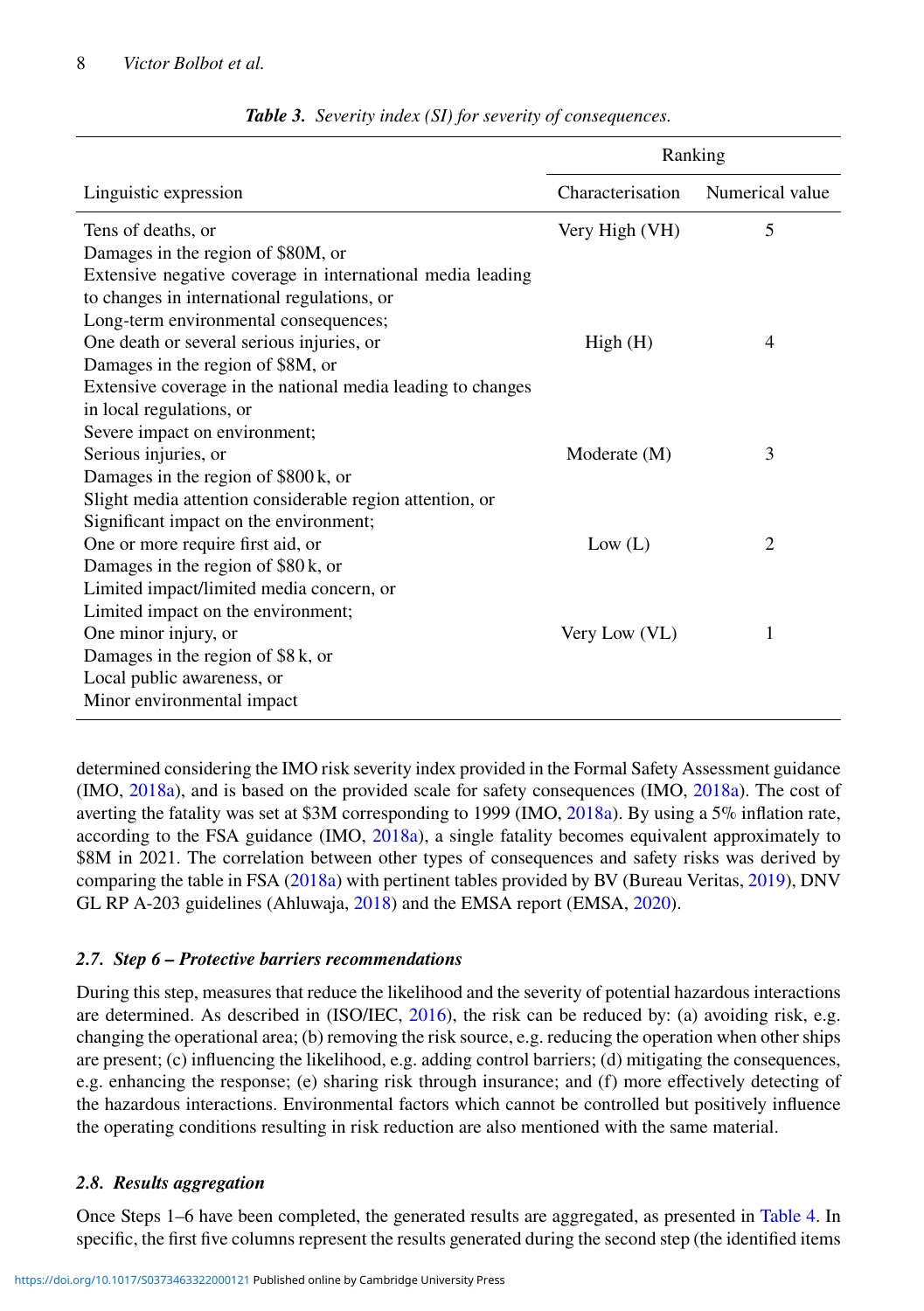|     | $\overline{2}$                                           | 3            | $\overline{4}$                             |                                                                                                                                                                              | 6                                                         |                                   | 8                                                                                                                                                                                                                                                                        |
|-----|----------------------------------------------------------|--------------|--------------------------------------------|------------------------------------------------------------------------------------------------------------------------------------------------------------------------------|-----------------------------------------------------------|-----------------------------------|--------------------------------------------------------------------------------------------------------------------------------------------------------------------------------------------------------------------------------------------------------------------------|
| No. | Operating<br>phase                                       | Item<br>type | Item                                       | Item characteristics                                                                                                                                                         | Frequency<br>-of<br>encounter                             | Likelihood<br>(LI)<br>range/value | Interactions                                                                                                                                                                                                                                                             |
|     | Transit<br>Approach-<br>ing<br>ports<br>Leaving<br>ports | Agent        | High-speed<br>craft (also<br>police craft) | Speed $20-40$ kn;<br>$4-10$ passengers;<br>length $6-12$ m;<br>navigational lights<br>horns are employed;<br>VHF and AIS are not required<br>(required for the police craft) | 10 during sum-<br>mer voyage<br>3 during winter<br>voyage | H/4                               | - This ship can overtake the<br><b>SSS MASS</b><br>- The SSS MASS must avoid<br>the collision with this ship<br>(this involves)<br>communicating with the<br>other ship and making<br>autonomous navigation<br>manoeuvre)<br>- Giving way according to<br><b>COLREGS</b> |

#### <span id="page-8-0"></span>*Table 4. For caption see next page.*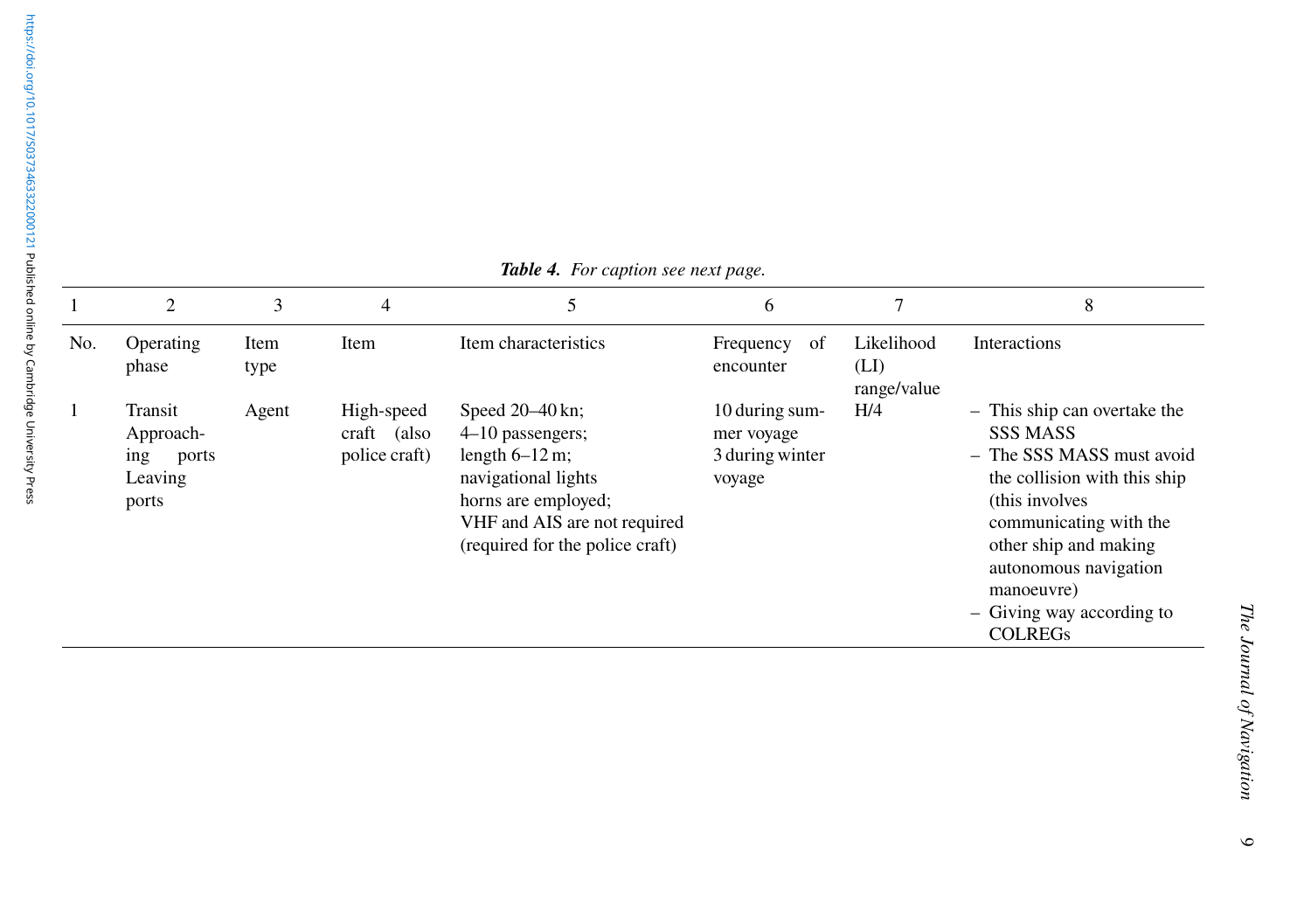<https://doi.org/10.1017/S0373463322000121>Published online by Cambridge University Press

|    | 9                              | 10                                                                                                                                                                                                                                                            | 11                                                                                                                                                                                                                                               | 12                                    | 13                                        | 14                                                                                                                                                                         |
|----|--------------------------------|---------------------------------------------------------------------------------------------------------------------------------------------------------------------------------------------------------------------------------------------------------------|--------------------------------------------------------------------------------------------------------------------------------------------------------------------------------------------------------------------------------------------------|---------------------------------------|-------------------------------------------|----------------------------------------------------------------------------------------------------------------------------------------------------------------------------|
| No | Interaction<br>failure<br>type | Interaction failure<br>details                                                                                                                                                                                                                                | Consequences                                                                                                                                                                                                                                     | Severity<br>(SI)<br>Ranking<br>/value | Ranking<br>of<br>Encounter<br>$(LI + SI)$ | Recommendations<br>for pro-<br>tective<br>barri-<br>and<br>ers<br>environ-<br>mental<br>factors                                                                            |
|    | Wrong/not<br>provided          | - Wrong overtaking of<br>the SSS MASS and<br>wrong control action<br>from the SSS MASS<br>- Not providing<br>autonomous<br>navigation or<br>providing wrong<br>autonomous<br>navigation by the SSS<br><b>MASS ANS</b><br>- Not communicating<br>with the ship | SSS MASS col-<br>liding with the<br>high-speed<br>craft<br>or colliding with<br>another ship dur-<br>ing the navigation<br>manoeuvre;<br>Damages to the<br>ships and highly<br>negative coverage<br>in media;<br>Potential loss of<br>human life | VH/5                                  | 9                                         | - Ships are not<br>on collision<br>course<br>- Other ship<br>taking action<br>to avoid<br>collision<br>- RCC detecting<br>and<br>intervening<br>the collision<br>condition |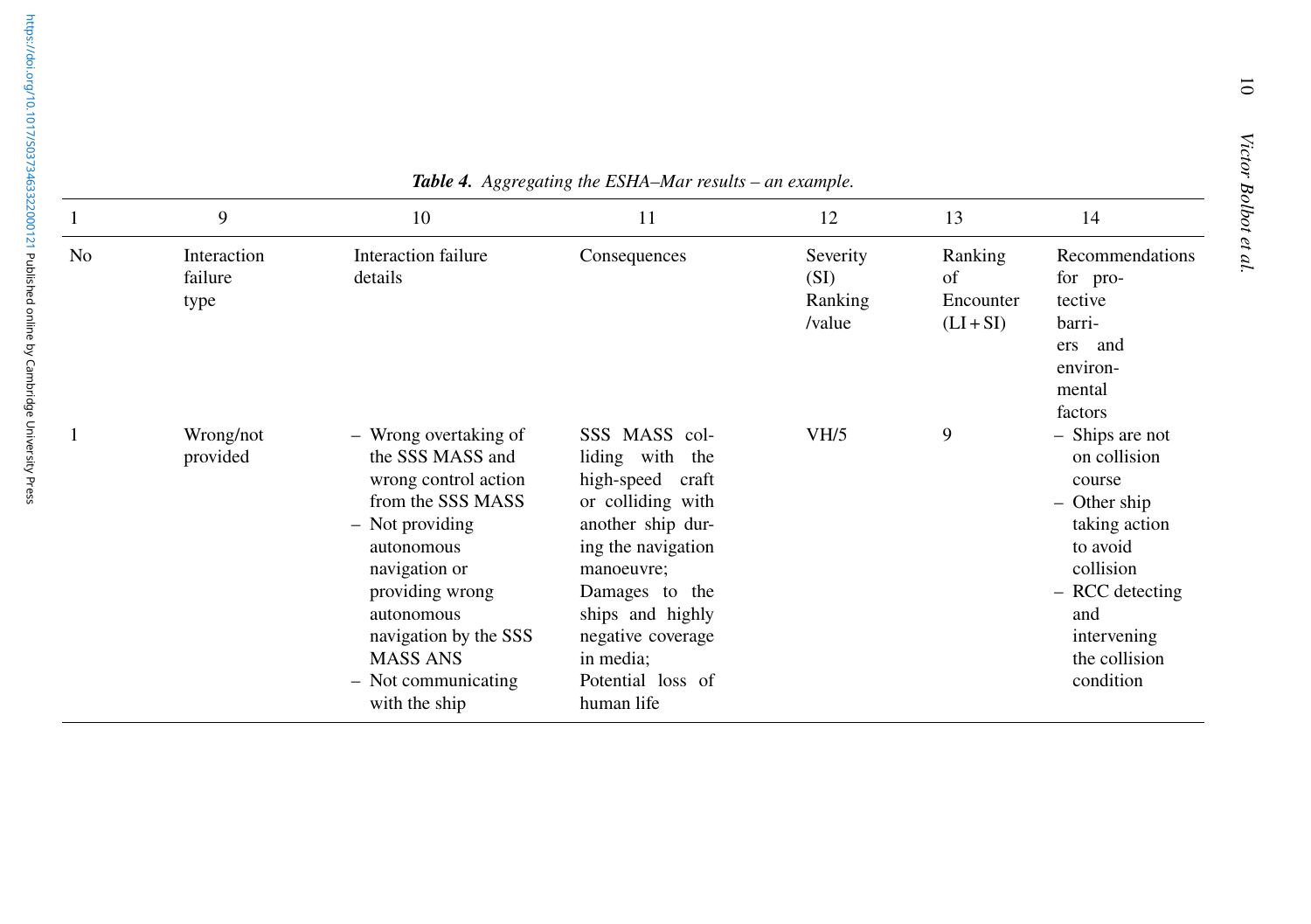and their characteristics); the information in columns 8 to 10 is determined during the third step, where the relevant hazardous interactions are determined; column 11 includes information from Step 4 by depicting the potential consequence of hazardous interactions; and columns 6 to 7 and 12 to 13 include the ranking results and recommended barriers are provided in column 14. The presented aggregation is useful for presenting the final results, allowing for more effective communication and management of the generated information. This procedure is also followed in other risk assessment methods, such as Failure Modes and Effects Analysis (Wang, [2017\)](#page-20-23), HAZOP (ISO, [2009a\)](#page-19-23) and STPA (Leveson and Thomas, [2018\)](#page-19-19).

#### <span id="page-10-0"></span>**3. Use case description**

The proposed method is tested for the theoretical use case of a SSS vessel, which is considered to render the actual demonstrator to operate in a fully unmanned mode. The SSS use case main particulars are provided in [Table 5,](#page-11-0) taken from Wennersberg and Nordahl [\(2019\)](#page-20-24) and Faivre and Nzengu [\(2020\)](#page-19-30). It must be noted that the actual demonstrator and the use case investigated herein, albeit share some similarities, are ships with different installed systems and autonomy degrees.

The investigated SSS use case (or MASS) is considered to have an autonomy degree of 3, according to IMO definitions used for the Regulatory Scoping Exercise (RSE) (IMO, [2020\)](#page-19-31), which specifies 'Remotely controlled ship without seafarers on board: The ship is controlled and operated from another location. There are no seafarers on board.' Therefore, the SSS use case is assumed to use a Remote Control Centre (RCC), which controls the ship operations. Still, the ANS remains the first point of decision-making during sailing. The investigated MASS is considered to be operating outside the coast of Norway distributing fish feed to fish farms. The information presented in the next sections was gathered through interviews with the ship operator.

#### <span id="page-10-1"></span>**4. Results and discussion**

### *4.1. Step 2 – Items identification*

As the description of the case study practically corresponds to the results of the first step of ESHA– Mar, the paper proceeds immediately with the presentation of the next results steps. The list of items of interest for the investigated ship are provided in [Table 6.](#page-11-1) This list includes environmental features, various objects and a number of agents. Note that the list is much more extensive than the one potentially obtained through the AIS data. A number of recreational ships have been identified, such as kayaks or water scooters or objects which might have their AIS transponder switched off, including military ships. Some other recreational ships, such as wind kites and windsurfers, are also identified, however their presence is expected to be unlikely in the considered area. It should be noted that the frequency of encounter with some of the objects and ships varies with the season. The interviewed participant indicated that sensitive mammals do not exist in the investigated area. All these items can be considered during training of the situation awareness system under a number of environmental conditions, which have been also specified by the operator under the category of environmental features.

It should be noted that some of the environmental features, such as ambient temperature over the year, were specified by the ship operator. However, this initial input could be supported by more detailed data from meteorological services. The AIS data in a similar way could support the estimation of likelihood of encounters with the ships carrying AIS transponder.

#### *4.2. Step 3 – Identifying hazardous interactions with items*

Not all of the items specified in [Table 6](#page-11-1) were identified to have direct hazardous interactions with the own SSS MASS. For instance, the powerlines and bridges in the operational area were found to have a significant height, thus creating no obstruction to the MASS operation. Rubbish on the surface were also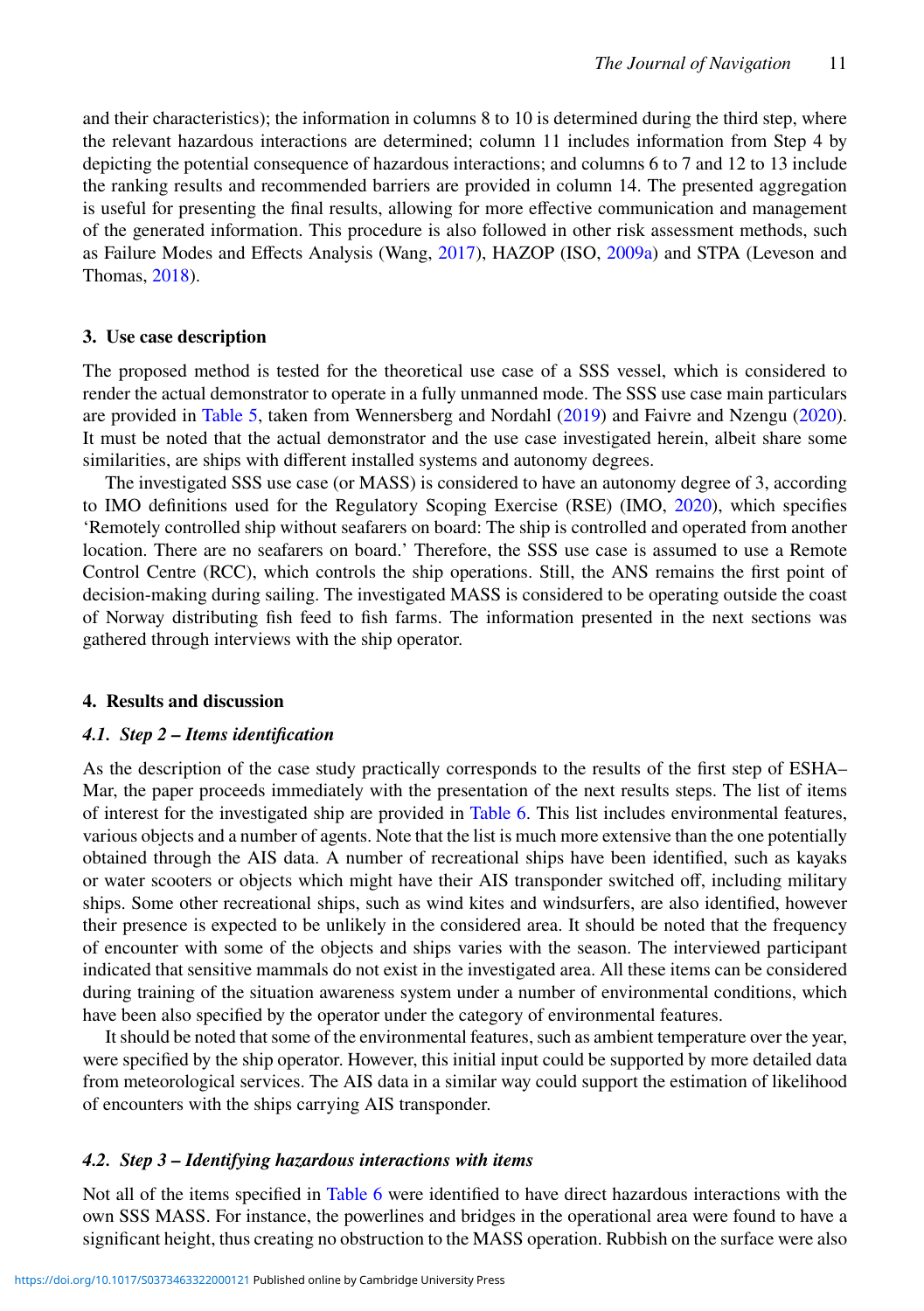| Description                   | Value | Unit |
|-------------------------------|-------|------|
| Length overall                | 74.7  | m    |
| Length between perpendiculars | 72.9  | m    |
| Breadth moulded               | 13.6  | m    |
| Draught (maximum)             | 5,1   | m    |
| Gross tonnage                 | 2145  |      |
| Deadweight                    | 1743  |      |

<span id="page-11-0"></span>*Table 5. SSS main particulars of the vessel employed as the SSS use case.*

| Items category        | <b>Items</b>                                                                     |
|-----------------------|----------------------------------------------------------------------------------|
| Environmental feature | Ambient temperature, depth variation, currents, waves, winds, precipitation,     |
|                       | hills, fjords, illumination                                                      |
| Objects               | Navigational signs, powerlines in the area, bridges, buoys, rubbish on the       |
|                       | surface, rubbish in the air, emergency signals from ships, timber, containers,   |
|                       | iceberg, fishing nets                                                            |
| Agents                | Humans in the water, intruders on the ship, divers, people at fish feed factory, |
|                       | birds, insects, high-speed craft, sailboats, fishing ships, fishing ships with   |
|                       | nets, kayaks, high-speed passenger craft, big cargo ships, survey ship, regular  |
|                       | ferry boats, military ships (Coast Guard, frigate), windsurfers, wind kites,     |
|                       | scooters, tug with tugboats, water skiers, humans waving at the other ships,     |
|                       | submarines                                                                       |

<span id="page-11-1"></span>*Table 6. List of identified items.*

considered as not causing any damage to the MASS. Yet a scenario can be considered when the height of cables is lowered due to natural disaster or retrofit, or rubbish impeding the recognition of persons in the water. A change in the operational area also can make bridges hazardous for the MASS. A number of interactions were also specified in the analysis, such as an unlikely but possible scenario of a flying plastic bag impeding the visual coverage of cameras, iceberg in the area or floating timbers/containers hitting the ship.

This is one of the ESHA–Mar properties, as several questions results in not-so-obvious responses. Therefore, the identified interactions do not generate immediate hazards, however they can become hazardous under specific circumstances (of low likelihood). This is a by-product of an effort to expand the present knowledge area. When considering a novel technology such as MASS, this is rather a requirement to go through this procedure, since it is important to reduce the potential of unpredicted interactions (Kaplan and Garrick, [1981\)](#page-19-6).

For the interactions of the own SSS MASS with the other ships, it was considered that either failures in communication, objects recognition or improper interactions during manoeuvring, such as violations of COLREGs, can occur. With respect to the environmental features, it was found that they affect the equipment performance, such as salty stains on the cameras. Therefore, it is required to test the equipment/algorithm performance under varying environmental conditions, such as salty deposits on the cameras, or to arrange periodic cleaning maintenance.

### *4.3. Step 4 – Identifying potential consequences*

With respect to consequence, the highest ranking  $(SI = 5)$  was provided to the interactions between the own MASS and small ships with more than one crew/passenger number, such as sailing boats, fishing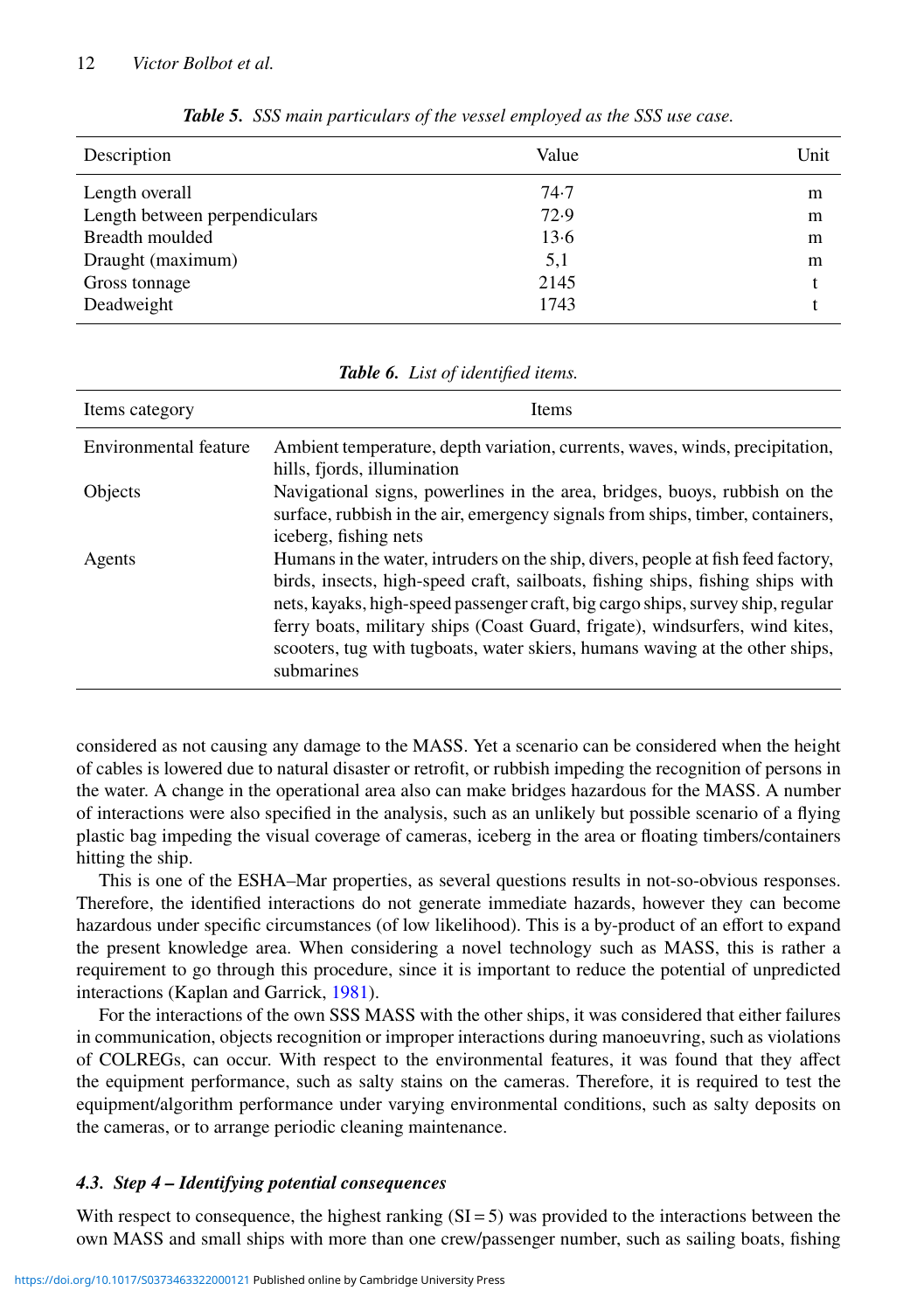

Number of items

<span id="page-12-0"></span>Number of items *Figure 3. Items ranking.*

ships, high-speed craft, etc. Due to their size, these ships have small damage and intact stability and can be easily capsized after collision with the MASS, endangering the lives of passengers/crew (Atzampos et al., [2018\)](#page-18-10). This is in line with several studies highlighting the high accident rates on small ships (de Vos et al., [2021;](#page-19-32) Wang et al., [2021\)](#page-20-25). The possibility of collisions with other ships or icebergs were considered as less severe  $(S = 4)$ . However, collision for a MASS may lead to negative coverage in the public media, since it is a novel technology, as it also occured in other industries (Penmetsa et al., [2021\)](#page-20-26) and, therefore, these potential collisions should be addressed. Damages to infrastructure or degradation of equipment performance due to environmental factors were assigned lower severity (SI = 3) based on the performed discussions. Contact with objects, such as timbers, containers or mooring buoys, were given even lower severity  $(SI = 2)$  due to the relatively large size of the own ship compared to these objects. Finally, some of the items, such as rubbish and birds on the surface, received the least severity  $(SI = 1)$ 

# *4.4. Step 5 – Ranking*

Based on the previous steps, the distribution of rankings and the most critical items are provided in [Figure 3](#page-12-0) and [Table 7,](#page-13-0) respectively. Note from [Table 7](#page-13-0) that the most critical items are small ships. This can be attributed to the fact the encounters with small ships are frequent in the operating area, and potential implications in case of collision are rather severe  $(LI + SI = 9)$ . The collision with other ships is not so frequent or is less severe  $(LI + SI = 8)$ . The influence of environmental features is considered of less importance, as they affect the equipment performance that might mostly result in grounding incidences and, therefore, damages; however, such incidences frequently occur in the specific area and should be definitely taken into account. A notable exception are the environmental features of foggy and rainy conditions and the presence of hills, which impact the visibility during navigation and (the presence of hills affect the radar image and line of sight which are important when navigating in proximity to shore), therefore, can lead to collision. This justifies their high ranking  $(LI + SI = 8$  or 7). Hazardous interactions with infrastructure or collision with wind kites/ windsurfers were ranked lower  $(SI + LI = 7$ or 6), as the resultant damages are ranked as moderate, or there exists low likelihood for such encounters (as for windsurfers). Interactions with humans in water were ranked as low  $(SI + LI = 5)$ , as they are expected to be highly unlikely in the cold Norwegian waters, despite having potentially rather severe consequences. Interactions with military ships, both surface and submarines, are considered of lowest rank  $(LI + SI = 4)$ , as they are deemed highly unlikely in the specific area and of lower severity due to the MASS comparably smaller size and severity of collision.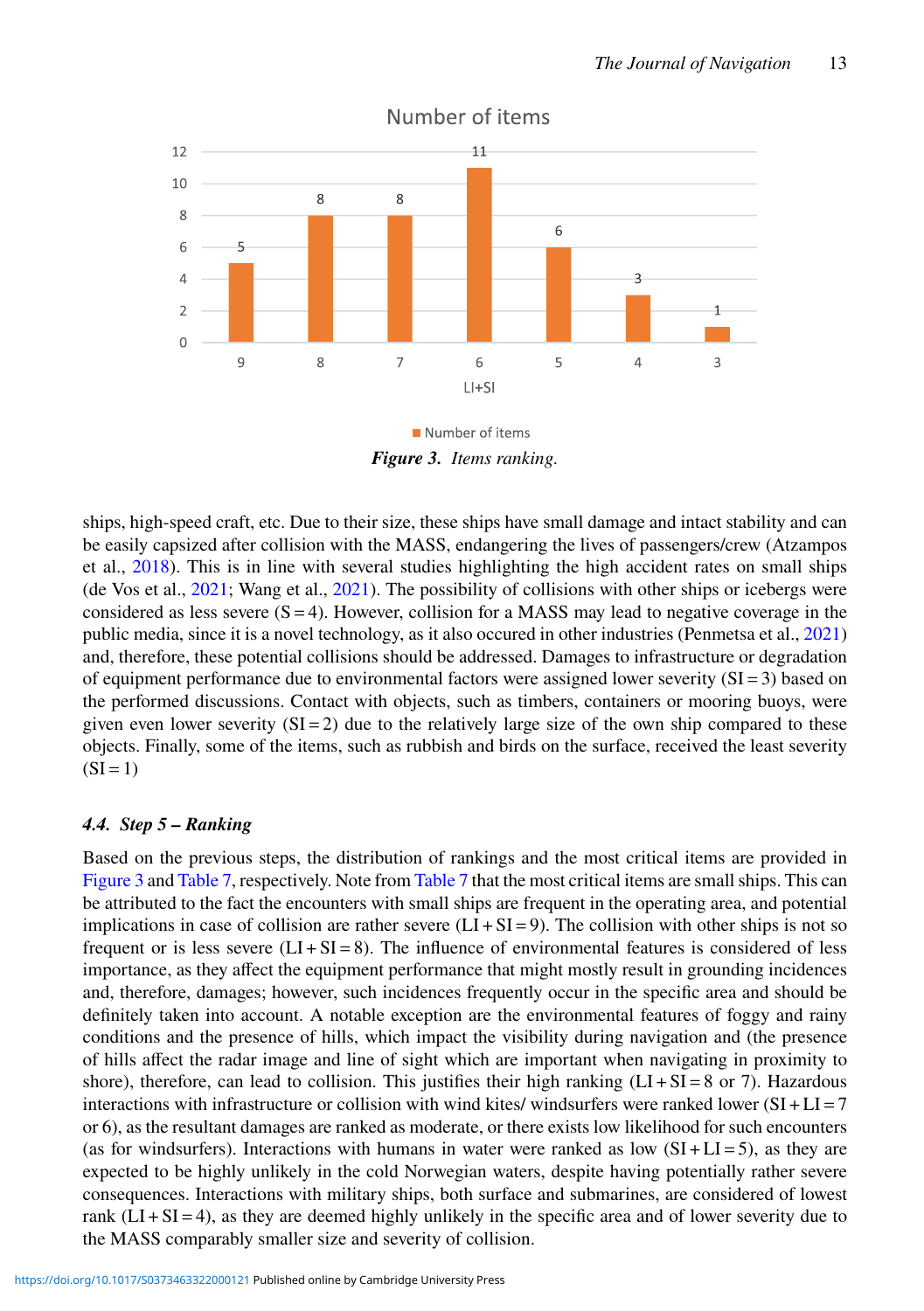| No. | Operating phase                                                               | Item type | Item                                                 | Item characteristics                                                                                                                        | Frequency of encounter                                 | LI    | Interactions                                                                                                                                                                                                                                                                            |
|-----|-------------------------------------------------------------------------------|-----------|------------------------------------------------------|---------------------------------------------------------------------------------------------------------------------------------------------|--------------------------------------------------------|-------|-----------------------------------------------------------------------------------------------------------------------------------------------------------------------------------------------------------------------------------------------------------------------------------------|
|     | - Transit<br>- Approaching ports<br>- Leaving ports                           | Agent     | High-<br>speed<br>craft<br>(also<br>police<br>craft) | Speed $20-40$ kn, $4-10$ passen-<br>gers, length 6–12 m, naviga-<br>tional lights, horns are pro-<br>vided, VHF and AIS are not<br>required | 10 during summer<br>voyage; 3 during<br>winter voyage  | H/4   | - This ship can overtake<br>the SSS<br>- The SSS will need to<br>avoid the collision with<br>this ship (this involves<br>communicating with<br>other ship and making<br>autonomous navigation<br>manoeuvres)<br>- Giving way according to<br><b>COLREGS</b><br>$-$ identifying the ship |
| 2   | Transit<br>$\overline{\phantom{0}}$<br>- Approaching ports<br>- Leaving ports | Agent     | Sailboats                                            | Speed $5-10$ kn, $4-10$ passen-<br>gers, length 6–12 m, naviga-<br>tion lights and horns are avail-<br>able, VHF and AIS is not<br>roquirad | 8 during summer<br>voyage; 0-1 during<br>winter voyage | $H-4$ | - The SSS will need to<br>avoid the collision with<br>this ship, giving way<br>according to COLREGs<br>(this involves)                                                                                                                                                                  |

<span id="page-13-0"></span>

|  | <b>Table 7.</b> For caption see next page. |  |  |  |  |
|--|--------------------------------------------|--|--|--|--|
|--|--------------------------------------------|--|--|--|--|

|   | ttem type | nem                                                  | Tiem characteristics                                                                                                                        | Frequency of encounter                                   | LI    | meractions                                                                                                                                                                                                                                                  |
|---|-----------|------------------------------------------------------|---------------------------------------------------------------------------------------------------------------------------------------------|----------------------------------------------------------|-------|-------------------------------------------------------------------------------------------------------------------------------------------------------------------------------------------------------------------------------------------------------------|
| S | Agent     | High-<br>speed<br>craft<br>(also<br>police<br>craft) | Speed $20-40$ kn, $4-10$ passen-<br>gers, length 6–12 m, naviga-<br>tional lights, horns are pro-<br>vided, VHF and AIS are not<br>required | 10 during summer<br>voyage; 3 during<br>winter voyage    | H/4   | - This ship can overtake<br>the SSS<br>- The SSS will need to<br>avoid the collision with<br>this ship (this involves<br>communicating with<br>other ship and making<br>autonomous navigation<br>manoeuvres)<br>- Giving way according to<br><b>COLREGS</b> |
| S | Agent     | Sailboats                                            | Speed $5-10$ kn, $4-10$ passen-<br>gers, length 6–12 m, naviga-<br>tion lights and horns are avail-<br>able, VHF and AIS is not<br>required | 8 during summer<br>voyage; $0-1$ during<br>winter voyage | $H-4$ | $-$ identifying the ship<br>- The SSS will need to<br>avoid the collision with<br>this ship, giving way<br>according to COLREGs<br>(this involves<br>communicating with<br>other ship and making<br>autonomous navigation<br>manoeuvres)                    |
|   |           |                                                      |                                                                                                                                             |                                                          |       | Continued.                                                                                                                                                                                                                                                  |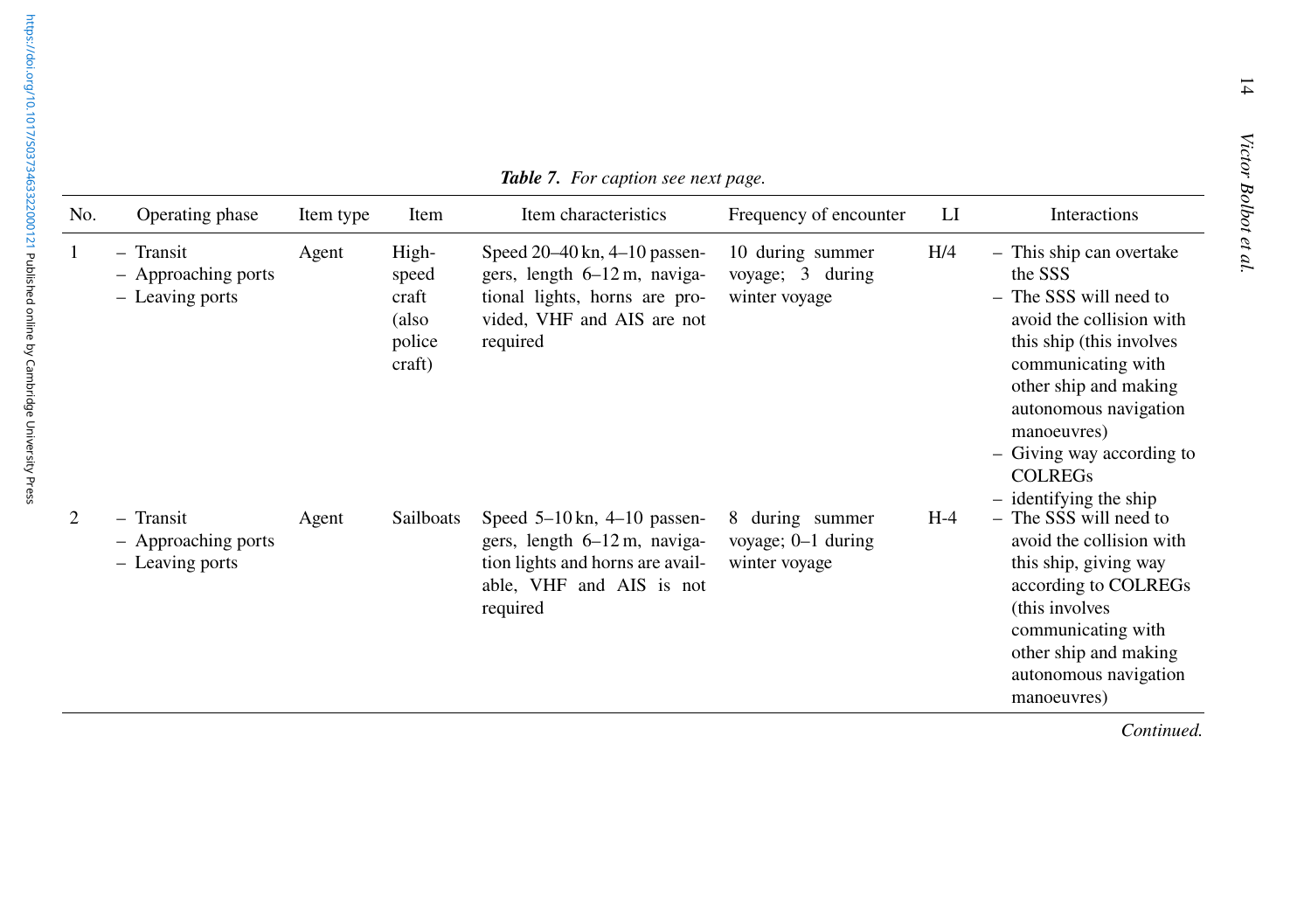| No.            | Operating phase                                       | Item<br>type | Item                             | Item characteristics                                                                                                           | Frequency of<br>encounter            | LI    | Interactions                                                                                                                                                                                                                                     |
|----------------|-------------------------------------------------------|--------------|----------------------------------|--------------------------------------------------------------------------------------------------------------------------------|--------------------------------------|-------|--------------------------------------------------------------------------------------------------------------------------------------------------------------------------------------------------------------------------------------------------|
| 3              | $-$ Transit<br>- Approaching ports<br>- Leaving ports | Agent        | Fishing ship                     | Speed $8-15$ kn, $1-6$ crew,<br>length $10-20$ m, navigation<br>lights and horns are available,<br>VHF and AIS is required     | 10 during<br>voyage                  | $H-4$ | - The SSS will need to avoid<br>the collision with this ship<br>(this involves<br>communicating with other<br>ship and making<br>autonomous navigation<br>manoeuvres)<br>$-$ Identifying the ship                                                |
| $\overline{4}$ | - Transit<br>- Approaching ports<br>- Leaving ports   | Agent        | Fishing ship<br>with nets        | Speed $0 \text{ km}$ , $1-6$ crew, length<br>10–20 m, navigation lights and<br>horns are available, VHF and<br>AIS is required | 3 during<br>voyage                   | $H-4$ | -The SSS will need<br>to<br>avoid<br>the collision with this ship (this<br>involves communicating with other<br>ship and making autonomous nav-<br>igation manoeuvres) According to<br>COLREGs way should be given -<br>Identifying the ship     |
| 5              | - Transit<br>- Approaching ports<br>- Leaving ports   | Agent        | High-speed<br>passenger<br>craft | Speed 30 kn, length 40 m,<br>120 passengers, navigational<br>lights, horns, AIS is required                                    | 4 during voy-<br>age<br>(any season) | H-4   | - The SSS will need to avoid<br>the collision with this ship<br>(this involves<br>communicating with other<br>ship and making<br>autonomous navigation<br>manoeuvres) According to<br>COLREGs way should be<br>given<br>$-$ Identifying the ship |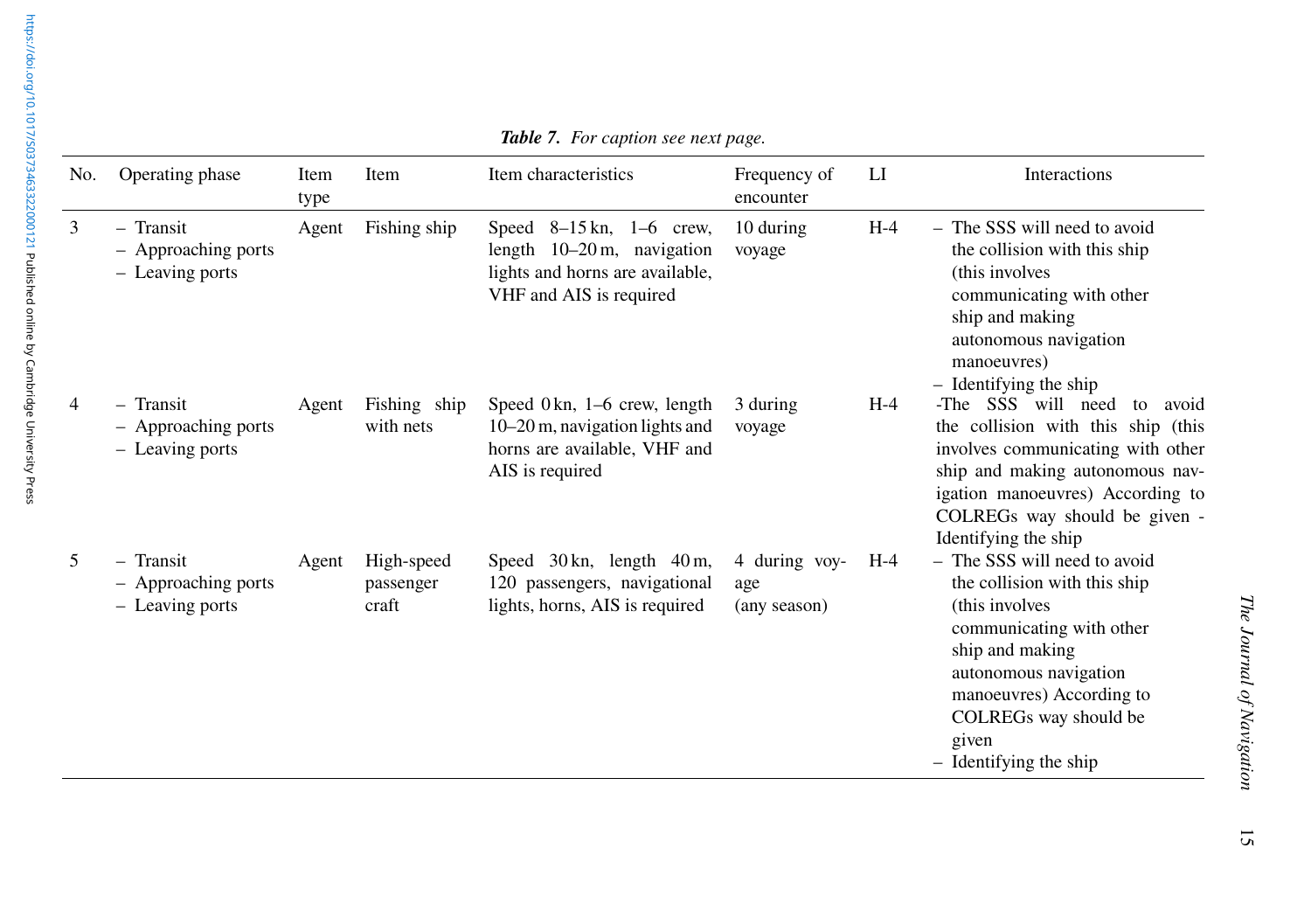| No. | Interaction failure type | Interaction failure details                                                                                                                                                                                                                                | Consequences                                                                                                                                           | <b>SI</b>         | $LI + SI$ | Protective<br>barriers and<br>environmental<br>factors that can<br>be considered                                                                                                                  |
|-----|--------------------------|------------------------------------------------------------------------------------------------------------------------------------------------------------------------------------------------------------------------------------------------------------|--------------------------------------------------------------------------------------------------------------------------------------------------------|-------------------|-----------|---------------------------------------------------------------------------------------------------------------------------------------------------------------------------------------------------|
|     | Wrong/not<br>provided    | - Wrong overtaking of the<br>ship and wrong control<br>action from the MASS<br>- Not providing autonomous<br>navigation or providing<br>wrong autonomous<br>navigation by the ship<br>- Not communicating with<br>the ship<br>$-$ Not identifying the ship | Ship colliding with the craft<br>or colliding with other ship<br>Capsize of the small ship                                                             | V <sub>H</sub> /5 | 9         | - Ships are not on collision<br>course (positive<br>environmental factor)<br>- Other ship taking action to<br>avoid collision<br>- RCC detecting and<br>intervening in the collision<br>condition |
|     | Wrong/not<br>provided    | - Not providing autonomous<br>navigation or providing<br>wrong autonomous<br>navigation by the ship<br>- Not communicating with<br>the ship<br>$-$ Not identifying the ship                                                                                | Ship colliding with the sail-<br>boats or colliding with other<br>ship/Damages to the ships and<br>potential loss of life for sail-<br>boat passengers | $VH-5$            | 9         | - Ships are not on collision<br>course (positive environmen-<br>tal factor) - Other ship taking<br>action to avoid collision - RCC<br>detecting and intervening in<br>the collision condition     |

*Continued.*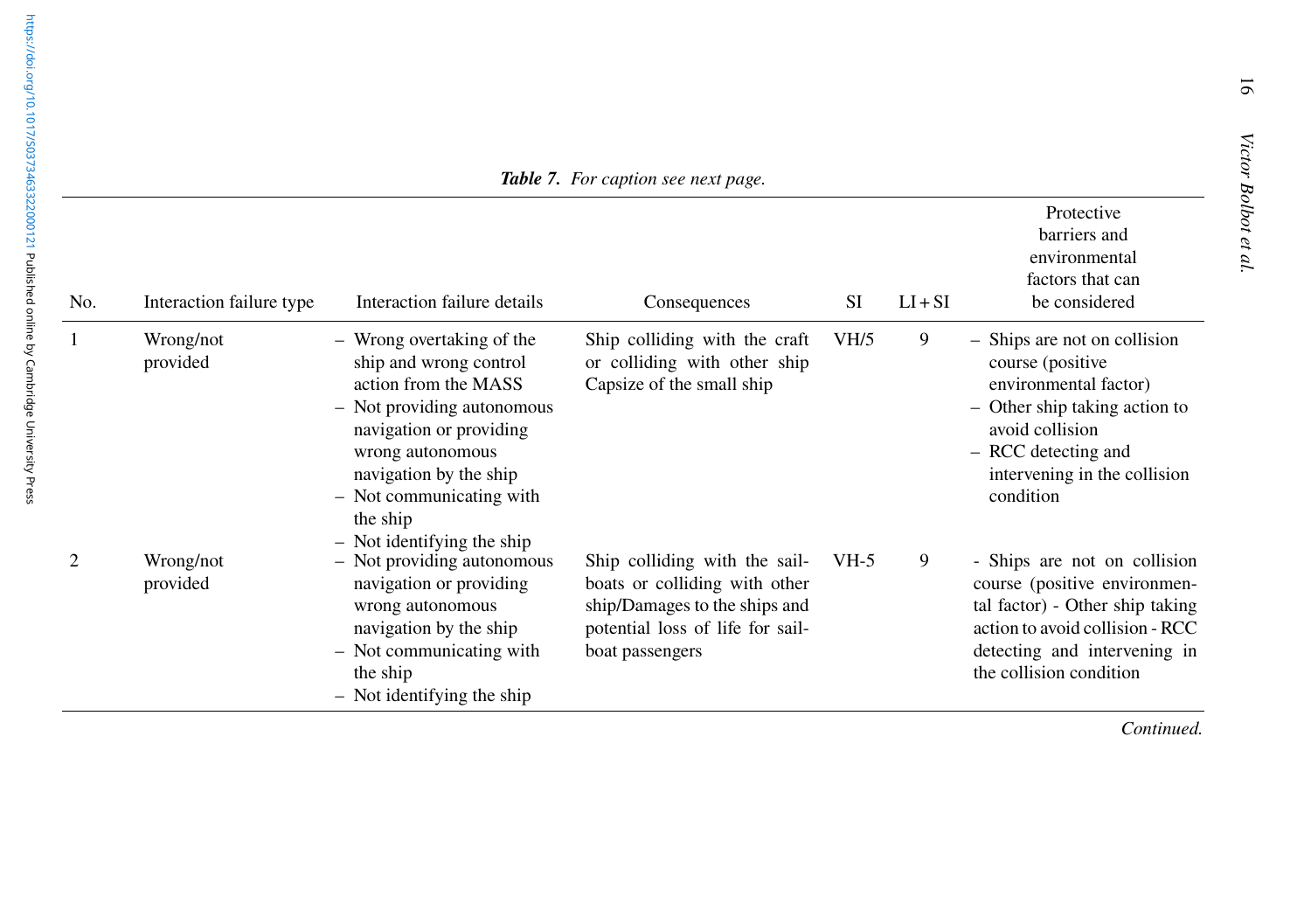|                                                                       | No. | Interaction<br>failure type | Interactio                                                         |
|-----------------------------------------------------------------------|-----|-----------------------------|--------------------------------------------------------------------|
| 1017/S0373463322000121 Published online by Cambridge University Press | 3   | Wrong/not<br>provided       | Not pr<br>naviga<br>wrong<br>naviga<br>Not co<br>the shi<br>Not id |
|                                                                       | 4   | Wrong/not<br>provided       | Not pr<br>naviga<br>wrong<br>naviga<br>Not co<br>the shi<br>Not id |

*Table 7. Identified most critical items.*

| No. | Interaction<br>failure type | Interaction failure details                                                                                                                                                 | Consequences                                                                                                                                                        | <b>SI</b> | $LI + SI$ | Protective barriers and envi-<br>ronmental factors that can be<br>considered                                                                                                                      |
|-----|-----------------------------|-----------------------------------------------------------------------------------------------------------------------------------------------------------------------------|---------------------------------------------------------------------------------------------------------------------------------------------------------------------|-----------|-----------|---------------------------------------------------------------------------------------------------------------------------------------------------------------------------------------------------|
|     | Wrong/not<br>provided       | - Not providing autonomous<br>navigation or providing<br>wrong autonomous<br>navigation by the ship<br>- Not communicating with<br>the ship<br>- Not identifying the ship   | Ship colliding with the fish-<br>ing boat or colliding with other<br>ship/Potential capsizing of the<br>fishing ship                                                | $VH-5$    | 9         | - Ships are not on collision<br>course<br>- Other ship taking action to<br>avoid collision (positive<br>environmental factor)<br>- RCC detecting and<br>intervening in the collision              |
|     | Wrong/not<br>provided       | - Not providing autonomous<br>navigation or providing<br>wrong autonomous<br>navigation by the ship<br>- Not communicating with<br>the ship<br>$-$ Not identifying the ship | Ship colliding with the fish-<br>ing boat or colliding with other<br>ship or fishing net entangled in<br>the propeller/Potential capsiz-<br>ing of the fishing ship | $VH-5$    | 9         | condition<br>Ships are not on collision<br>course (positive<br>environmental factor)<br>- RCC detecting and<br>intervening in the collision<br>condition                                          |
|     | Wrong/not<br>provided       | - Not providing autonomous<br>navigation or providing<br>wrong autonomous<br>navigation by the ship<br>- Not communicating with<br>the ship<br>- Not identifying the ship   | Ship colliding with the passen-<br>ger ship / Damages to the ships<br>with potential sinkage                                                                        | $VH-5$    | 9         | - Ships are not on collision<br>course (positive<br>environmental factor)<br>- Other ship taking action to<br>avoid collision<br>- RCC detecting and<br>intervening in the collision<br>condition |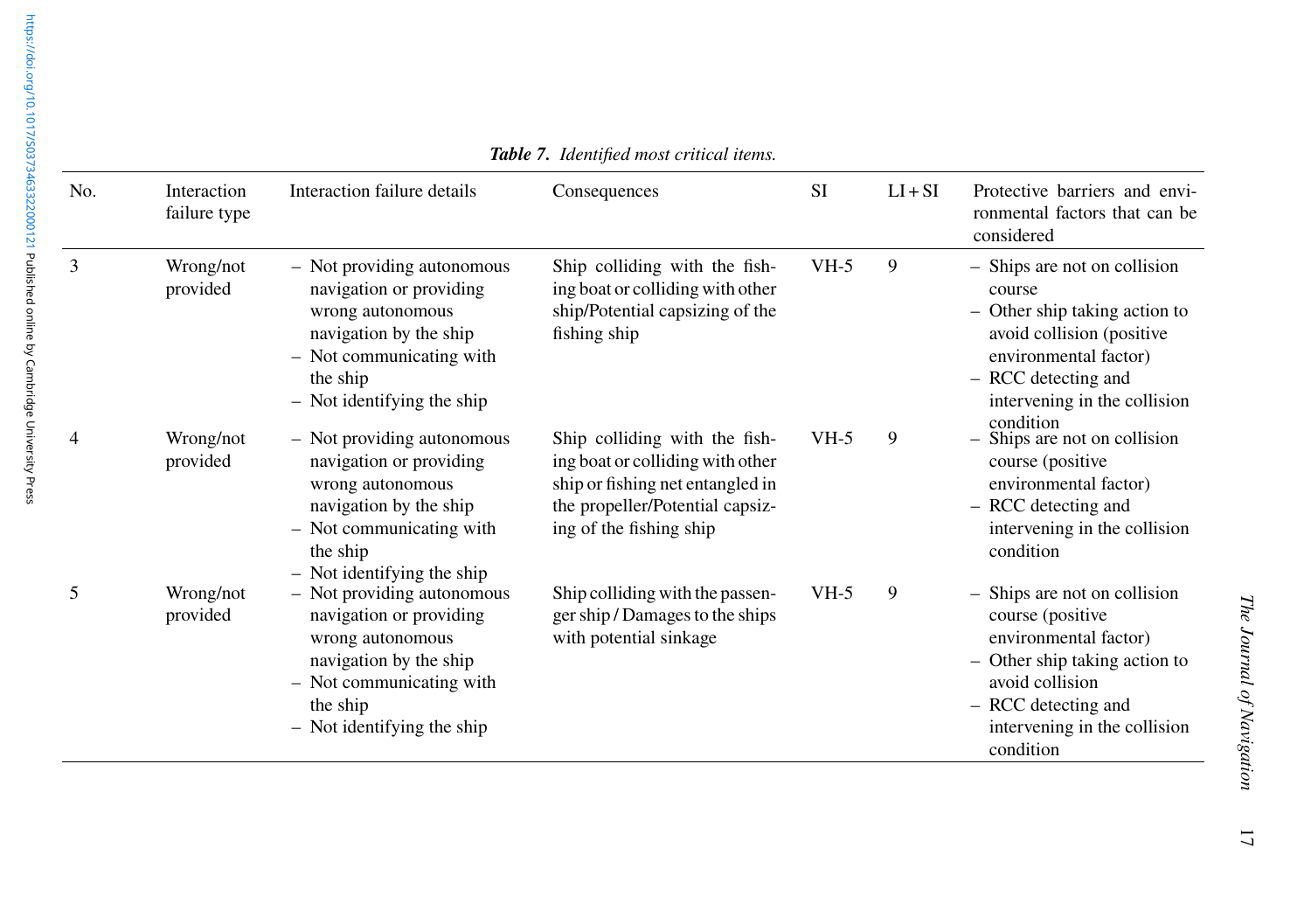### *4.5. Step 6 – Protective barriers recommendations*

Based on the analysis results, the focus herein should be put on preventing collisions with smaller ships. The likelihood of incidents can be reduced by having strict requirements for the detection accuracy of small ships by the situation awareness system, as well as by using alert systems which would notify the remote-control centre if a large unclassified object of small ship size is detected. Furthermore, the equipment performance and reliability must be tested in the identified environmental conditions. If the required equipment performance cannot be ensured, operational measures, such as reducing the speed in foggy conditions, might be needed. In such cases, it would be highly beneficial to obtain more data from the meteorological services. Collision with the ships operating in the area can be avoided if collision paths are identified and the RCC crew closely monitors the hazardous encounter situation, or adequate confidence in the ANS performance is obtained through extensive testing and operation.

### *4.6. Discussion*

The implementation of the proposed ESHA–Mar method resulted in the identification of the items interacting with the own MASS through the use of a structured approach. This structured approach uses the operator expertise to reduce uncertainty related to ship navigational parameters and to translate them into the ANS requirements expressed by protective barriers.

This method also supported the identification of objects not visible in AIS, thus providing a more complete picture of the operational envelope, compared to the case where only AIS data are used. The hazardous interactions of the own MASS with these items were also identified and ranked, and the most critical of them were pointed out, thus supporting the risk-based cost-efficient MASS design. The list of the identified objects and agents can be fed as input to the design of the situation awareness system ensuring the ANS safety by specifying more stringent requirements for detecting the most critical objects. A list of recommendations for protective barriers that can be considered in the ANS design was also generated. ESHA–Mar, in its present or enhanced form, can be applied to other ships and operational areas.

The ESHA–Mar method has some limitations. Since the main results were retrieved based on the ship operator input, they exhibit a strong element of subjectiveness. Increasing the number of operators participating in the analysis is expected to reduce this subjectivity and enhance the confidence on the method results. Furthermore, ESHA–Mar is based on a breakdown of the complex environment into constituent parts without considering some more complex emergent conditions, such as interactions between MASS and multiple ships, which is a by-product of the problem simplification. Additional time during discussions was also dedicated to low encounter likelihood and reduced severity scenarios during the implementation of the ESHA–Mar. Still, these results can accelerate significantly the introduction of the MASS, as they will reduce the likelihood of encountering unknown objects, which might not be considered due to the lack of systematicity and hence, the likelihood of improper interactions of the own MASS with these objects.

Furthermore, the complex interactions that can arise between humans and MASSs have not been considered in detail. Other methods which incorporate human reliability analysis or STPA would be employed to address this limitation. These methods could benefit from the ESHA–Mar results by using as input the list of identified items and interactions. The ESHA–Mar method can be also complemented using information from AIS and weather data, which would allow for more accurate ranking of the identified items. All of these limitations pose directions for future research.

It is recommended to implement the ESHA-Mar method by organising workshops or brainstorming sessions, where the experts (the ship operators/bridge officers) in a physical or online meeting provide their answers and feedback on the questions that arise during the application of Steps 1 to 6. In this respect, the application of the method will not differentiate from the typical HAZID sessions (ISO, [2009b\)](#page-19-17) that are used in the maritime industry (IMO, [2018b\)](#page-19-33). Alternatively, the questions could be shared to the experts, who can provide their responses in several rounds, whereas a coordinator undertakes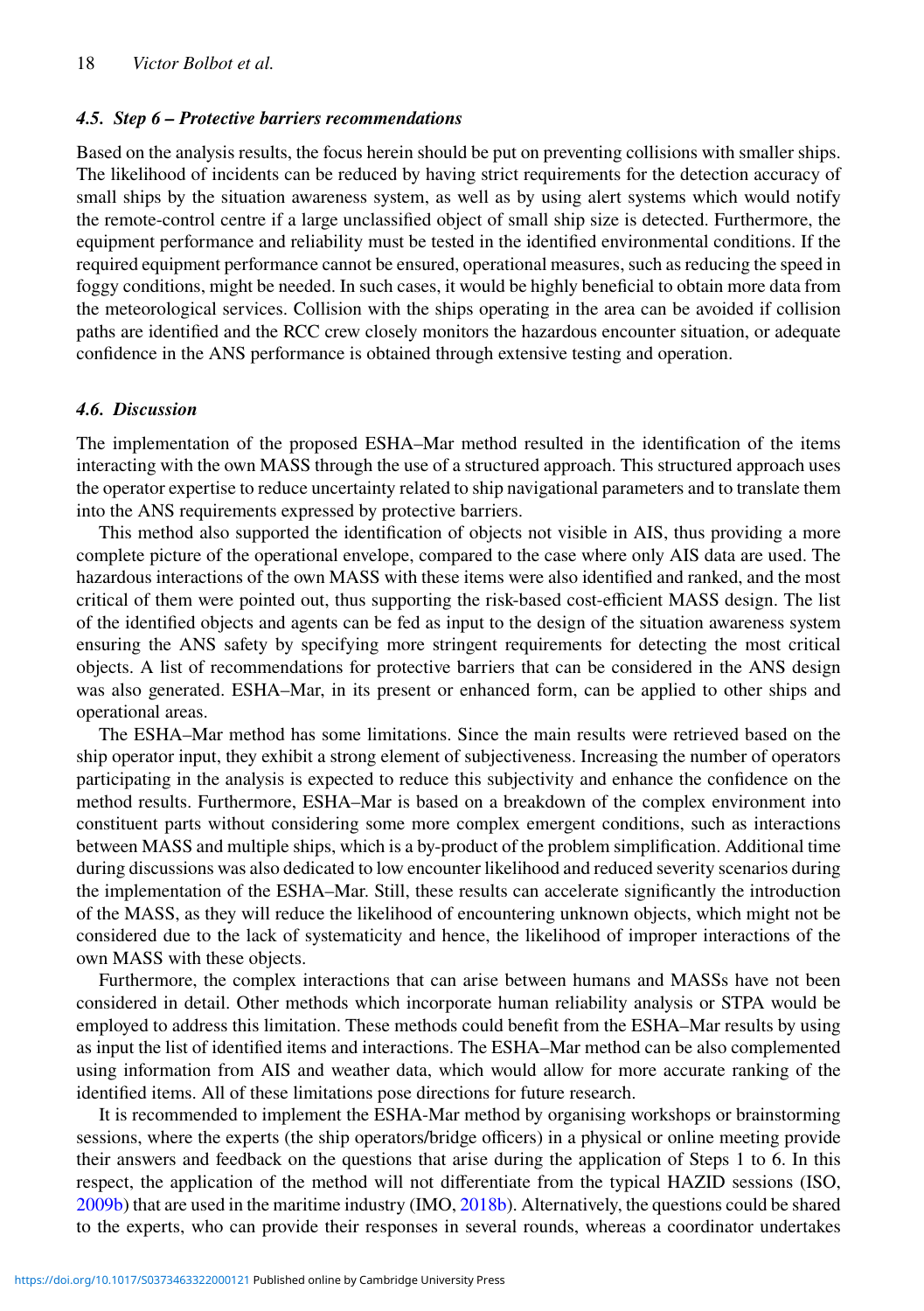the compilation of the collected responses into a common report. In such a case, the use of the Delphi technique (Dalkey and Helmer, [1963\)](#page-19-34) could be of advantage.

### <span id="page-18-8"></span>**5. Conclusions**

In this study, a novel method (ESHA–Mar) for identification of the MASS interactions with other items was presented. The ESHA–Mar was applied to unmanned and remotely controlled versions of the shortsea shipping use case of the AUTOSHIP project, demonstrating its effectiveness in the identification of the interacting items.

The main findings of this study are summarised as follows.

- The ESHA–Mar method supported the identification of several objects and of hazardous interactions in a systematic manner, especially for those that are not visible from AIS data.
- ESHA–Mar also supported the ranking of the objects based on the frequency of encounter and severity of potential interactions, and therefore, the prioritisation of the resources during ANS development.
- With the support of ESHA–Mar, design recommendations for the situation awareness system and components of ANS were derived.
- For the investigated use case, it was found that the small ships constitute a significant source of hazard due to their frequent presence in the operational area and potential collision consequences.
- The identified objects can be used as input to training on situation awareness system reducing the likelihood of observing the unknown objects.
- It is recommended that the functionality of the equipment is tested in a wide spectrum of environmental conditions.

It is expected that the presented ESHA–Mar method will constitute a valuable tool for the MASS designers accelerating the process of designing and accepting the ANS. ESHA–Mar can be further improved through combination with data acquired from AIS, meteorological information, or through combination with other methods, which posesdirections for future research.

**Acknowledgements.** The study was carried out in the framework of the AUTOSHIP project (AUTOSHIP, 2019), which is funded by the European Union's Horizon 2020 research and innovation programme under agreement No. 815012. The authors affiliated with the Maritime Safety Research Centre (MSRC) greatly acknowledge the funding from DNV AS and RCCL for the establishment and operation of the MSRC. The authors also thank the and individuals from Eidsvaag and Kongsberg Maritime for their comments. The opinions expressed herein are those of the authors and should not be construed to reflect the views of EU, DNV AS, RCCL, Eidsvaag, Kongsberg Maritime or other involved partners in the AUTOSHIP project.

### **References**

- <span id="page-18-0"></span>**AAWA**. (2016). AAWA project introduces the project's first commercial ship operators [Online]. Available at: [https://www.](https://www.rolls-royce.com/media/press-releases/2016/pr-12-04-2016-aawa-project-introduces-projects-first-commercial-operators.aspx) [rolls-royce.com/media/press-releases/2016/pr-12-04-2016-aawa-project-introduces-projects-first-commercial-operators.](https://www.rolls-royce.com/media/press-releases/2016/pr-12-04-2016-aawa-project-introduces-projects-first-commercial-operators.aspx) [aspx](https://www.rolls-royce.com/media/press-releases/2016/pr-12-04-2016-aawa-project-introduces-projects-first-commercial-operators.aspx) [Accessed 12/12/2019].
- <span id="page-18-5"></span>**Abaei, M. M., Hekkenberg, R. and Bahootoroody, A.** (2021). A multinomial process tree for reliability assessment of machinery in autonomous ships. *Reliability Engineering & System Safety*, **210**, 107484.
- <span id="page-18-6"></span>**Abebe, M., Noh, Y., Seo, C., Kim, D. and Lee, I.** (2021). Developing a ship collision risk Index estimation model based on Dempster-Shafer theory. *Applied Ocean Research*, **113**, 102735.
- <span id="page-18-9"></span>**Ahluwaja, A.** (2018). Managing New Technology Risks - DNV GL Technology qualification process.
- <span id="page-18-4"></span>**Alexander, R., Hawkins, H. R. and Rae, A. J.** (2015). Situation coverage–a coverage criterion for testing autonomous robots.
- <span id="page-18-10"></span>**Atzampos, G., Paterson, D., Vassalos, D. and Boulougouris, E.** (2018). A new era of fishing vessel safety emerges. *Transport Research Arena (TRA)*. **2018**, doi:10.5281/zenodo.1486497
- <span id="page-18-2"></span>**Basnet, S., Bahootoroody, A., Chaal, M., Valdez Banda, O. A., Lahtinen, J. and Kujala, P.** (2022). A decision-making framework for selecting an MBSE language–A case study to ship pilotage. *Expert Systems with Applications*, **193**, 116451.
- <span id="page-18-7"></span>**Bolbot, V., Theotokatos, G., Bujorianu, L. M., Boulougouris, E. and Vassalos, D.** (2019). Vulnerabilities and safety assurance methods in cyber-physical systems: A comprehensive review. *Reliability Engineering & System Safety*, **182**, 179–193.
- <span id="page-18-1"></span>**Bolbot, V., Theotokatos, G., Boulougouris, E., Wennersberg, L., Nordahl, H., Rødseth, ØJ, Faivre, J. and Colella, M. M.** (2020). Paving the way toward autonomous shipping development for European Waters–The AUTOSHIP project.
- <span id="page-18-3"></span>**Bolbot, V., Theotokatos, G., Andreas Wennersberg, L., Faivre, J., Vassalos, D., Boulougouris, E., Jan Rødseth, Ø, Andersen, P., Pauwelyn, A.-S. and Van Coillie, A.** (2021). A Novel Risk Assessment Process: Application to an Autonomous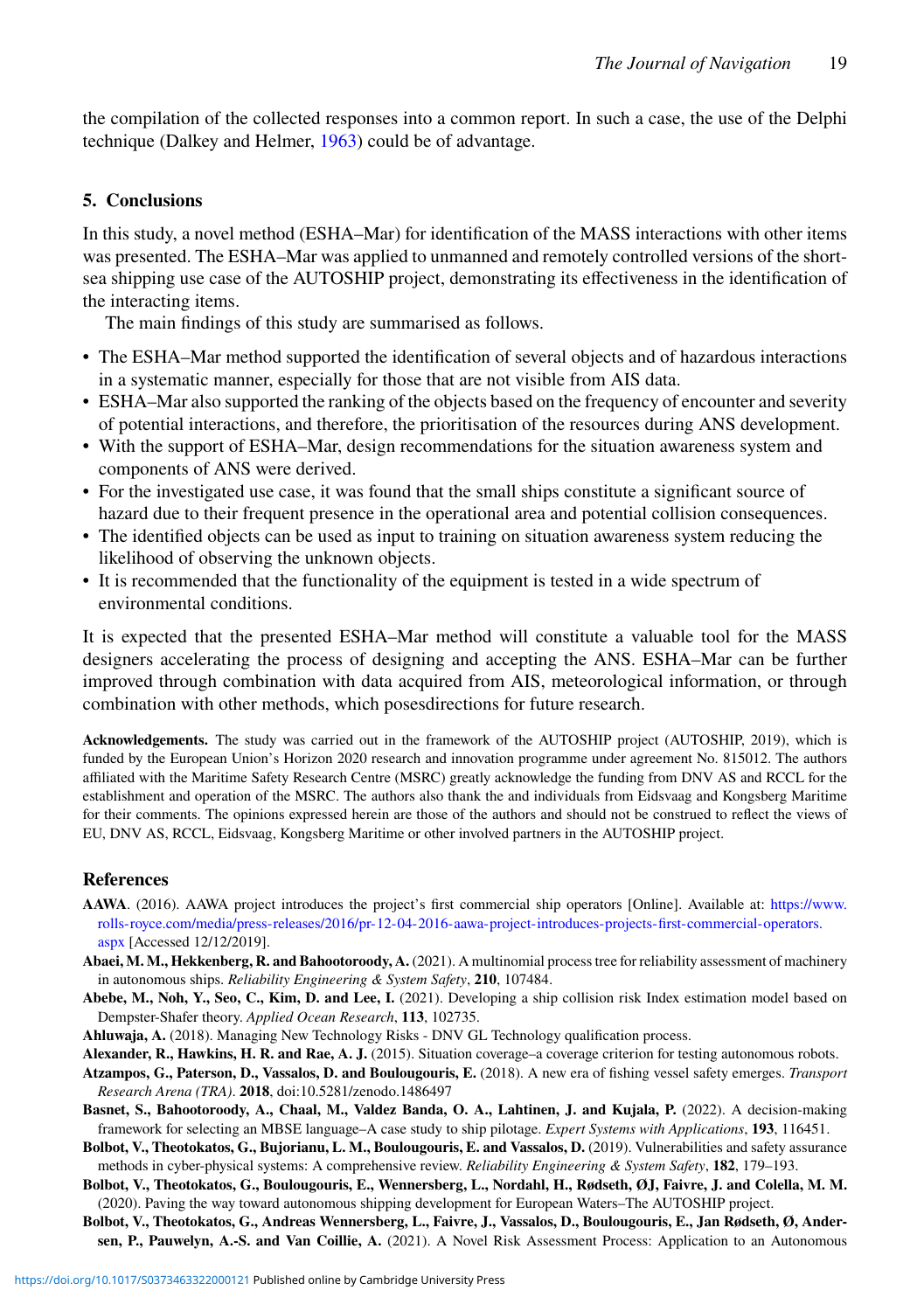Inland Waterways Ship. *Proceedings of the Institution of Mechanical Engineers, Part O: Journal of Risk and Reliability.* doi:10.1177/1748006X211051829.

<span id="page-19-27"></span>**Bureau Veritas**. (2019). Guidelines for autonomous shipping. In: Veritas, B. (ed.). *NI 641 DT R01E*, Paris: Bureau Veritas.

<span id="page-19-1"></span>**Chaal, M., Valdez Banda, O. A., Glomsrud, J. A., Basnet, S., Hirdaris, S. and Kujala, P.** (2020). A framework to model the STPA hierarchical control structure of an autonomous ship. *Safety Science*, **132**, 104939.

- <span id="page-19-2"></span>**Chang, C.-H., Kontovas, C., Yu, Q. and Yang, Z.** (2021). Risk assessment of the operations of maritime autonomous surface ships. *Reliability Engineering & System Safety*, **207**, 107324.
- <span id="page-19-7"></span>**COLREGS** (1972). International Regulations for Preventing Collisions at Sea - Articles of the Convention on the International Regulations for Preventing Collisions at Sea.
- <span id="page-19-0"></span>**Daffey, K.** (2018). Technology Progression of Maritime Autonomous Surface Ships.
- <span id="page-19-34"></span>**Dalkey, N. and Helmer, O.** (1963). An experimental application of the Delphi method to the use of experts. *Management Science*, **9**, 458–467.
- <span id="page-19-32"></span>**De Vos, J., Hekkenberg, R. G. and Banda, O. A. V.** (2021). The impact of autonomous ships on safety at sea–a statistical analysis. *Reliability Engineering & System Safety*, **210**, 107558.
- <span id="page-19-20"></span>**Dogramadzi, S., Giannaccini, M. E., Harper, C., Sobhani, M., Woodman, R. and Choung, J.** (2014). Environmental hazard analysis-a variant of preliminary hazard analysis for autonomous mobile robots. *Journal of Intelligent & Robotic Systems*, **76**, 73–117.
- <span id="page-19-8"></span>**Du, L., Banda, O. A. V., Goerlandt, F., Huang, Y. and Kujala, P.** (2020). A COLREG-compliant ship collision alert system for stand-on vessels. *Ocean Engineering*, **218**, 107866.
- <span id="page-19-26"></span>**Duijm, N. J.** (2015). Recommendations on the use and design of risk matrices. *Safety Science*, **76**, 21–31.
- <span id="page-19-28"></span>**EMSA** (2020). Study on electrical energy storage for ships.
- <span id="page-19-30"></span>Faivre, J. and Nzengu, W. (2020). D2.3 Regulatory framework mapping & Identification of gaps and requirements for autonomous ships compliance.
- <span id="page-19-16"></span>**Fjørtoft, K. and Rødseth, Ø**. (2020). Using the Operational Envelope to Make Autonomous Ships Safer. In *The 30th European Safety and Reliability Conference*, Venice, Italy.
- <span id="page-19-12"></span>**Gao, M. and Shi, G.-Y.** (2020). Ship collision avoidance anthropomorphic decision-making for structured learning based on AIS with Seq-CGAN. *Ocean Engineering*, **217**, 107922.
- <span id="page-19-11"></span>**Goerlandt, F., Goite, H., Valdez Banda, O. A., Höglund, A., Ahonen-Rainio, P. and Lensu, M.** (2017). An analysis of wintertime navigational accidents in the Northern Baltic Sea. *Safety Science*, **92**, 66–84.
- <span id="page-19-22"></span>**Guiochet, J.** (2016). Hazard analysis of human–robot interactions with HAZOP–UML. *Safety Science*, **84**, 225–237.
- <span id="page-19-4"></span>**Guiochet, J., Machin, M. and Waeselynck, H.** (2017). Safety-critical advanced robots: A survey. *Robotics and Autonomous Systems*, **94**, 43–52.
- <span id="page-19-21"></span>**Harper, C. and Caleb-Solly, P.** (2021). Towards an Ontological Framework for Environmental Survey Hazard Analysis of Autonomous Systems.
- <span id="page-19-10"></span>**Huang, Y., Chen, L., Chen, P., Negenborn, R. R. and Van Gelder, P.** (2020). Ship collision avoidance methods: State-of-the-art. *Safety Science*, **121**, 451–473.
- <span id="page-19-24"></span>**IMO.** (2018a). Revised guidelines for formal safety assessment (FSA) for use in the IMO rule-making process. London.
- <span id="page-19-15"></span>**IMO**. (2015). Revised guidelines for the onboard operational use of shipborne Automatic Identification Systems (AIS) Resolution A.1106(29).
- <span id="page-19-33"></span>**IMO**. (2018b). Revised guidelines for formal safety assessment (FSA) for use in the IMO rule-making process. London.
- <span id="page-19-31"></span>**IMO**. (2020). Regulatory scoping exercise [Online]. [Accessed].
- <span id="page-19-23"></span>**ISO**. (2009a). Risk management — Risk assessment techniques. International Organization for Standardization.
- <span id="page-19-17"></span>**ISO**. (2009b). *Risk Management — Risk Assessment Techniques. ISO 31010*. Geneva, Switzerland: International Organization for Standardization.
- <span id="page-19-29"></span>**ISO/IEC**. (2016). Information technology — Security techniques — Information security management systems (ISO/IEC 27000). British Standard Institution.
- <span id="page-19-14"></span>**Jinyu, L., Lei, L., Xiumin, C., Wei, H., Xinglong, L. and Cong, L.** (2021). Automatic identification system data-driven model for analysis of ship domain near bridge-waters. *Journal of Navigation*, **74**(6), 1284–1304. doi:10.1017/S0373463321000461
- <span id="page-19-6"></span>**Kaplan, S. and Garrick, B. J.** (1981). On the quantitative definition of risk. *Risk Analysis*, **1**, 11–27.

<span id="page-19-18"></span>**Karahalios, H.** (2020). A risk assessment of ships groundings in rivers: The case of Parana river. *Journal of Navigation*, **73**, 833–845.

- <span id="page-19-13"></span>**Kulkarni, K., Goerlandt, F., Li, J., Banda, O. V. and Kujala, P.** (2020). Preventing shipping accidents: Past, present, and future of waterway risk management with Baltic Sea focus. *Safety Science*, **129**, 104798.
- <span id="page-19-9"></span>**Lee, H.-J., Furukawa, Y. and Park, D.-J.** (2021). Seafarers' awareness-based domain modelling in restricted areas. *Journal of Navigation*, **74**(5), 1172–1188. doi:10.1017/S0373463321000394
- <span id="page-19-19"></span>**Leveson, N. and Thomas, J.** (2018). STPA Handbook.
- <span id="page-19-25"></span><span id="page-19-5"></span>**Levine, E.** (2012). Improving risk matrices: The advantages of logarithmically scaled axes. *Journal of Risk Research*, **15**, 209–222. **Luft, J. and Ingham, H.** (1961). The johari window. *Human Relations Training News*, **5**, 6–7.
- <span id="page-19-3"></span>**Mirror**. (2015) Available: <https://www.mirror.co.uk/news/weird-news/robot-vacuum-cleaner-attacks-woman-5131272> [Accessed].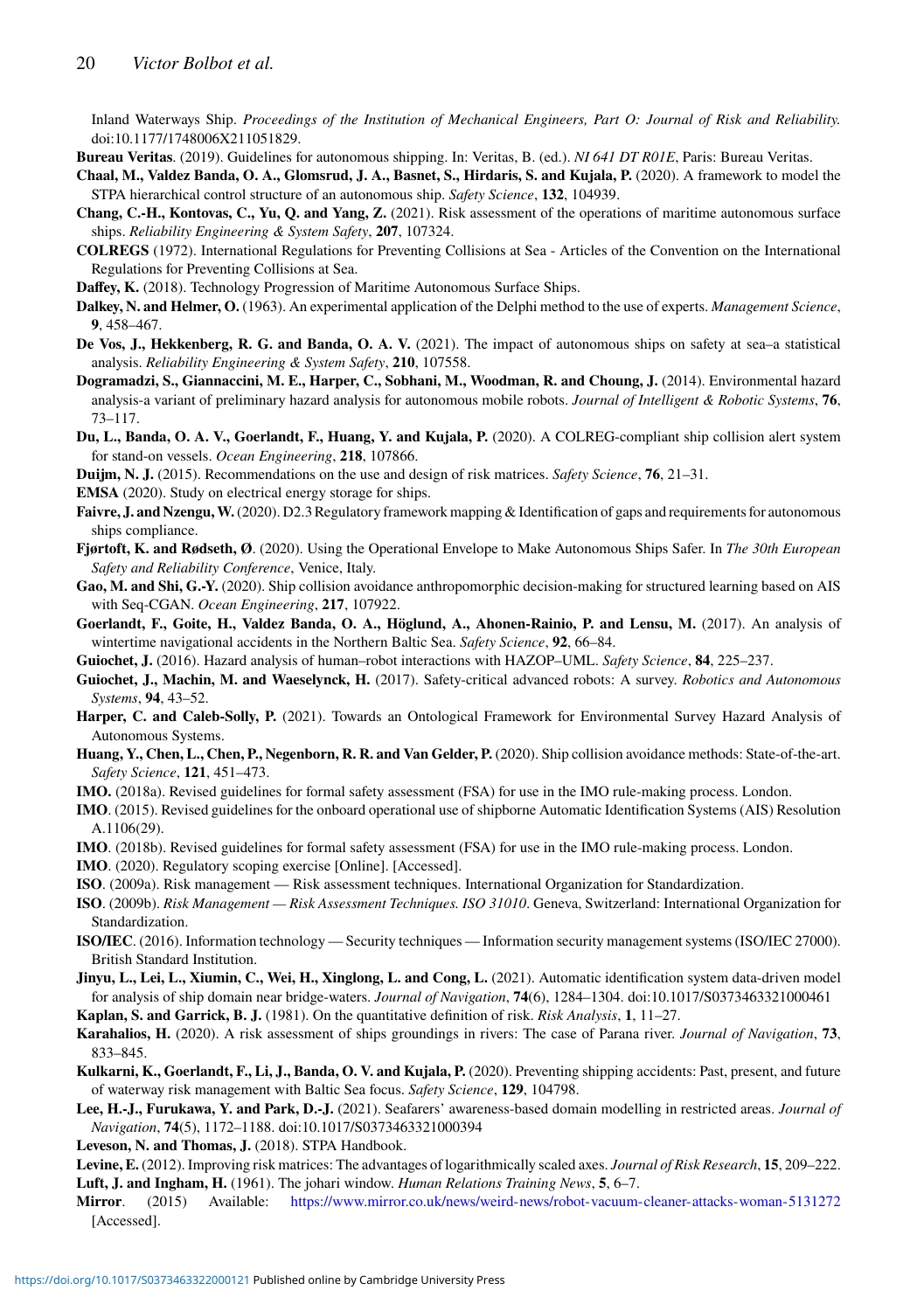- <span id="page-20-13"></span>**Mou, J. M., Van Der Tak, C. and Ligteringen, H.** (2010). Study on collision avoidance in busy waterways by using AIS data. *Ocean Engineering*, **37**, 483–490.
- <span id="page-20-1"></span>**Munin**. (2016). Maritime Unmanned Navigation through Intelligence in Networks [Online]. Available: [http://www.unmanned](http://www.unmanned-ship.org/munin/)[ship.org/munin/](http://www.unmanned-ship.org/munin/) [Accessed 12/12/2019 2019].
- <span id="page-20-7"></span>**National Transportation Safety Board (NTSB)** (2017). *Collision Between a Car Operating With Automated Vehicle Control Systems and a Tractor-Semitrailer Truck Near Williston, Florida May 7, 2016 Highway Accident Report*. United States, Washington D.C.: National Transportation Safety Board.
- <span id="page-20-4"></span>**NHK**. (2019). Driverless trains under scrutinity after accident. Available: [https://www3.nhk.or.jp/nhkworld/en/news/backstories/](https://www3.nhk.or.jp/nhkworld/en/news/backstories/569/) [569/](https://www3.nhk.or.jp/nhkworld/en/news/backstories/569/) [Accessed 12/4/2022].
- <span id="page-20-12"></span>**Ni, S., Liu, Z., Huang, D., Cai, Y., Wang, X. and Gao, S.** (2021). An application-orientated anti-collision path planning algorithm for unmanned surface vehicles. *Ocean Engineering*, **235**, 109298.
- <span id="page-20-6"></span>**NYTIMES**. (2021). The New York Times (2021), 2 killed in driverless Tesla car crash, officials say. Available: [https://www.](https://www.nytimes.com/2021/04/18/business/tesla-fatal-crashtexas.html) [nytimes.com/2021/04/18/business/tesla-fatal-crashtexas.html](https://www.nytimes.com/2021/04/18/business/tesla-fatal-crashtexas.html) [Accessed 12/4/2022].
- <span id="page-20-20"></span>**Pedersen, P. T.** (2010). Review and application of ship collision and grounding analysis procedures. *Marine Structures*, **23**, 241–262.
- <span id="page-20-9"></span>**Pedersen, T. A., Glomsrud, J. A., Ruud, E.-L., Simonsen, A., Sandrib, J. and Eriksen, B.-O. H.** (2020). Towards simulationbased verification of autonomous navigation systems. *Safety Science*, **129**, 104799.
- <span id="page-20-26"></span>**Penmetsa, P., Sheinidashtegol, P., Musaev, A., Adanu, E. K. and Hudnall, M.** (2021). Effects of the autonomous vehicle crashes on public perception of the technology. *IATSS Research*, **45**, 485–492.
- <span id="page-20-14"></span>**Rawson, A. and Brito, M.** (2021). Developing contextually aware ship domains using machine learning. *Journal of Navigation*, **74**, 515–532.
- <span id="page-20-2"></span>**Rødseth, ØJ, Tjora, Å and Baltzersen, P.** (2015). D4.5 Architecture specification.
- <span id="page-20-19"></span>**Rødseth, ØJ, Faivre, J., Hjørungnes, S. R., Andersen, P., Bolbot, V., Pauwelyn, A.-S. and Wennersberg, L. A.** (2020). AUTOSHIP deliverable D3.1 Autonomous ship design standards, Revision 2.0.
- <span id="page-20-15"></span>**SAE**. (1996). ARP4761 - Guidance and methods for conducting the safety assessment process on civil ariborn systems and equipment.
- <span id="page-20-8"></span>**Safety of Autonomous Systems Working Group (SASWG)** (2020). Safety assurance objectives for autonomous systems. Safety Critical Systems Society.
- <span id="page-20-22"></span>**Scharl, A., Stottlar, K. and Kady, R.** (2014). Functional Hazard Analysis (FHA) methodology tutorial. NAVSEA, warfare centers, Dahlgren.
- <span id="page-20-21"></span>**Sloan, M. C.** (2010). Aristotle's nicomachean ethics as the original locus for the septem circumstantiae. *Classical Philology*, **105**, 236–251.
- <span id="page-20-0"></span>**Smartmaritime**. (2020). ASKO to build two autonomous vessels for Oslo fjord operations [Online]. Available: <https://smartmaritimenetwork.com/2020/09/01/asko-to-build-two-autonomous-vessels-for-oslo-fjord-operations/> [Accessed 10/11/2020].
- <span id="page-20-5"></span>**TECHCRUNCH**. (2019). Drone crash near kids leads Swiss Post and Matternet to suspend autonomous deliveries. Available: [https://techcrunch.com/2019/07/30/drone-crash-near-kids-leads-swiss-post-andmatternet-to-suspend-autonomous-deliveries/](https://techcrunch.com/2019/07/30/drone-crash-near-kids-leads-swiss-post-andmatternet-to-suspend-autonomous-deliveries/?guccounter=1{&}guce_referrer=aHR0cHM6Ly93d3cuZ29vZ2xlLmNvbS8guce_referrer_sig=AQAAAM9KPHoVVRpcJSJ6xUSsiFPBGA4ukzO-73VX6E1agysKquOa_yLtDnmk_bpMjlMC9dzXmMNGxtz1gEqm6NFELRZTxk_8AJLfwmekNsKikc1Cp2bH0q1jfghS__x0pgTUa47Rf_lByO30tPtW2bzIAJh6OPswYYTqtOMoLGK2e) [?guccounter=1&guce\\_referrer=aHR0cHM6Ly93d3cuZ29vZ2xlLmNvbS8guce\\_referrer\\_sig=AQAAAM9KPHoVVRpcJSJ6x](https://techcrunch.com/2019/07/30/drone-crash-near-kids-leads-swiss-post-andmatternet-to-suspend-autonomous-deliveries/?guccounter=1{&}guce_referrer=aHR0cHM6Ly93d3cuZ29vZ2xlLmNvbS8guce_referrer_sig=AQAAAM9KPHoVVRpcJSJ6xUSsiFPBGA4ukzO-73VX6E1agysKquOa_yLtDnmk_bpMjlMC9dzXmMNGxtz1gEqm6NFELRZTxk_8AJLfwmekNsKikc1Cp2bH0q1jfghS__x0pgTUa47Rf_lByO30tPtW2bzIAJh6OPswYYTqtOMoLGK2e) [USsiFPBGA4ukzO-73VX6E1agysKquOa\\_yLtDnmk\\_bpMjlMC9dzXmMNGxtz1gEqm6NFELRZTxk\\_8AJLfwmekNsKikc1](https://techcrunch.com/2019/07/30/drone-crash-near-kids-leads-swiss-post-andmatternet-to-suspend-autonomous-deliveries/?guccounter=1{&}guce_referrer=aHR0cHM6Ly93d3cuZ29vZ2xlLmNvbS8guce_referrer_sig=AQAAAM9KPHoVVRpcJSJ6xUSsiFPBGA4ukzO-73VX6E1agysKquOa_yLtDnmk_bpMjlMC9dzXmMNGxtz1gEqm6NFELRZTxk_8AJLfwmekNsKikc1Cp2bH0q1jfghS__x0pgTUa47Rf_lByO30tPtW2bzIAJh6OPswYYTqtOMoLGK2e) [Cp2bH0q1jfghS\\_\\_x0pgTUa47Rf\\_lByO30tPtW2bzIAJh6OPswYYTqtOMoLGK2e](https://techcrunch.com/2019/07/30/drone-crash-near-kids-leads-swiss-post-andmatternet-to-suspend-autonomous-deliveries/?guccounter=1{&}guce_referrer=aHR0cHM6Ly93d3cuZ29vZ2xlLmNvbS8guce_referrer_sig=AQAAAM9KPHoVVRpcJSJ6xUSsiFPBGA4ukzO-73VX6E1agysKquOa_yLtDnmk_bpMjlMC9dzXmMNGxtz1gEqm6NFELRZTxk_8AJLfwmekNsKikc1Cp2bH0q1jfghS__x0pgTUa47Rf_lByO30tPtW2bzIAJh6OPswYYTqtOMoLGK2e) [Accessed on 12/4/2022]
- <span id="page-20-16"></span>**Thomas, J.** (2013). Extending and automating a systems-theoretic hazard analysis for requirements generation and analysis. Ph.D thesis, Massachusetts Institute of Technology.
- <span id="page-20-10"></span>**Torben, T. R., Glomsrud, J. A., Pedersen, T. A., Utne, I. B. and Sørensen, A. J.** (2022). Automatic Simulation-Based Testing of Autonomous Ships Using Gaussian Processes and Temporal Logic. *Proceedings of the Institution of Mechanical Engineers, Part O: Journal of Risk and Reliability*. doi:10.1177/1748006X211069277.
- <span id="page-20-18"></span>**Utne, I. B., Rokseth, B., Sørensen, A. J. and Vinnem, J. E.** (2020). Towards supervisory risk control of autonomous ships. *Reliability Engineering & System Safety*, **196**, 106757.
- <span id="page-20-17"></span>**Valdez Banda, O. A., Kannos, S., Goerlandt, F., Van Gelder, P. H. A. J. M., Bergström, M. and Kujala, P.** (2019). A systemic hazard analysis and management process for the concept design phase of an autonomous vessel. *Reliability Engineering & System Safety*, **191**, 106584.
- <span id="page-20-3"></span>**Ventikos, N. P., Chmurski, A. and Louzis, K.** (2020). A systems-based application for autonomous vessels safety: Hazard identification as a function of increasing autonomy levels. *Safety Science*, **131**, 104919.
- <span id="page-20-23"></span>**Wang, P.** (2017). Chapter 7 - failure modes and effects analysis with summary. In: Bolger, C. (ed.). *Civil Aircraft Electrical Power System Safety Assessment*, Chennai, India: Butterworth-Heinemann, 187–216.
- <span id="page-20-25"></span>**Wang, H., Liu, Z., Wang, X., Graham, T. and Wang, J.** (2021). An analysis of factors affecting the severity of marine accidents. *Reliability Engineering & System Safety*, **210**, 107513. ISSN 0951-8320. doi:10.1016/j.ress.2021.107513.
- <span id="page-20-24"></span>**Wennersberg, L. A. and Nordahl, H.** (2019). D2.1 - Complete supply chain mapping & identifications of interactions between SSS and IWW demonstrators.
- <span id="page-20-11"></span>**Woerner, K., Benjamin, M. R., Novitzky, M. and Leonard, J. J.** (2019). Quantifying protocol evaluation for autonomous collision avoidance. *Autonomous Robots*, **43**, 967–991.